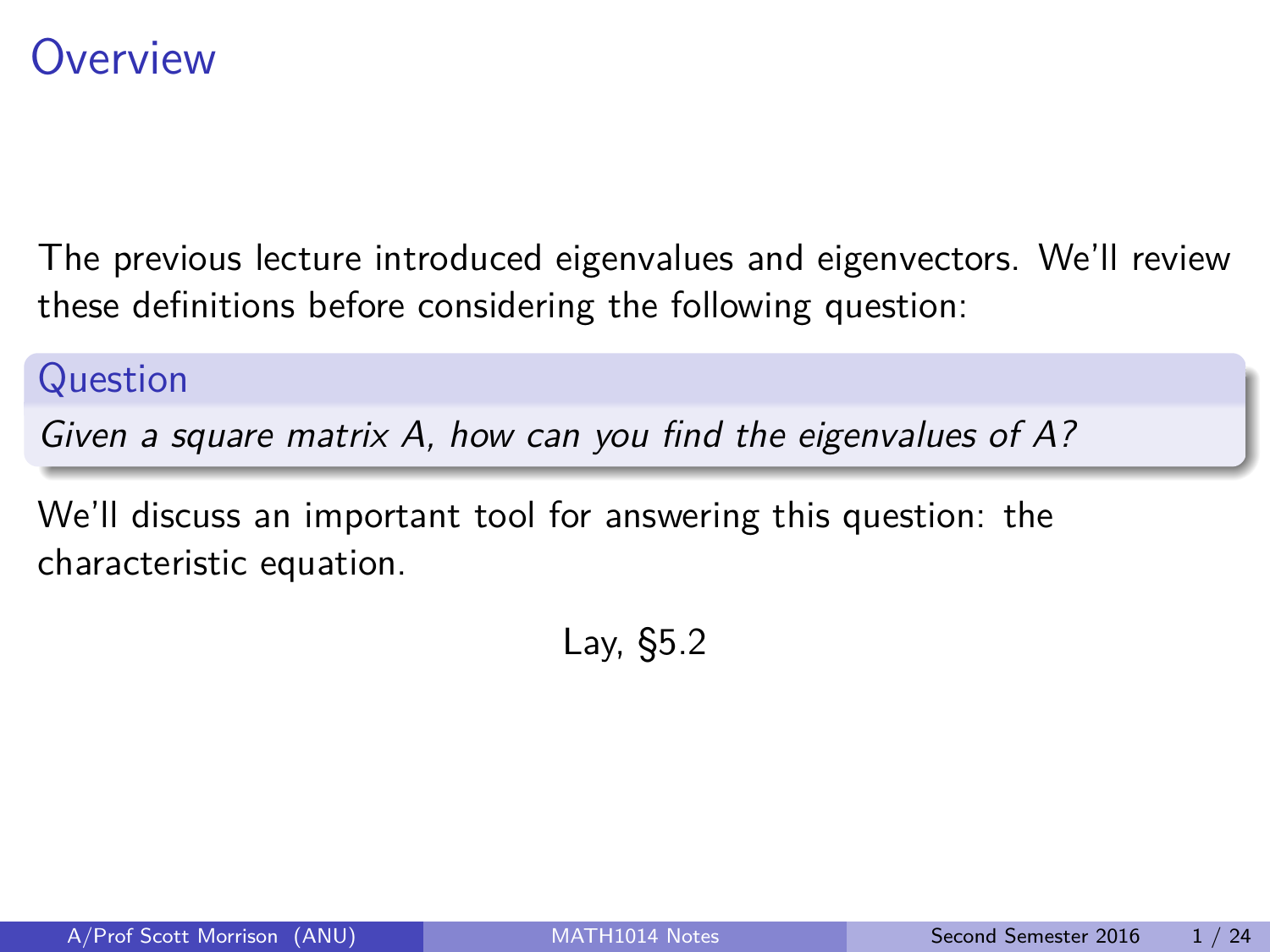## Eigenvalues and eigenvectors

### Definition

An eigenvector of an  $n \times n$  matrix A is a non-zero vector **x** such that  $A\mathbf{x} = \lambda \mathbf{x}$  for some scalar  $\lambda$ . The scalar  $\lambda$  is an *eigenvalue* for A.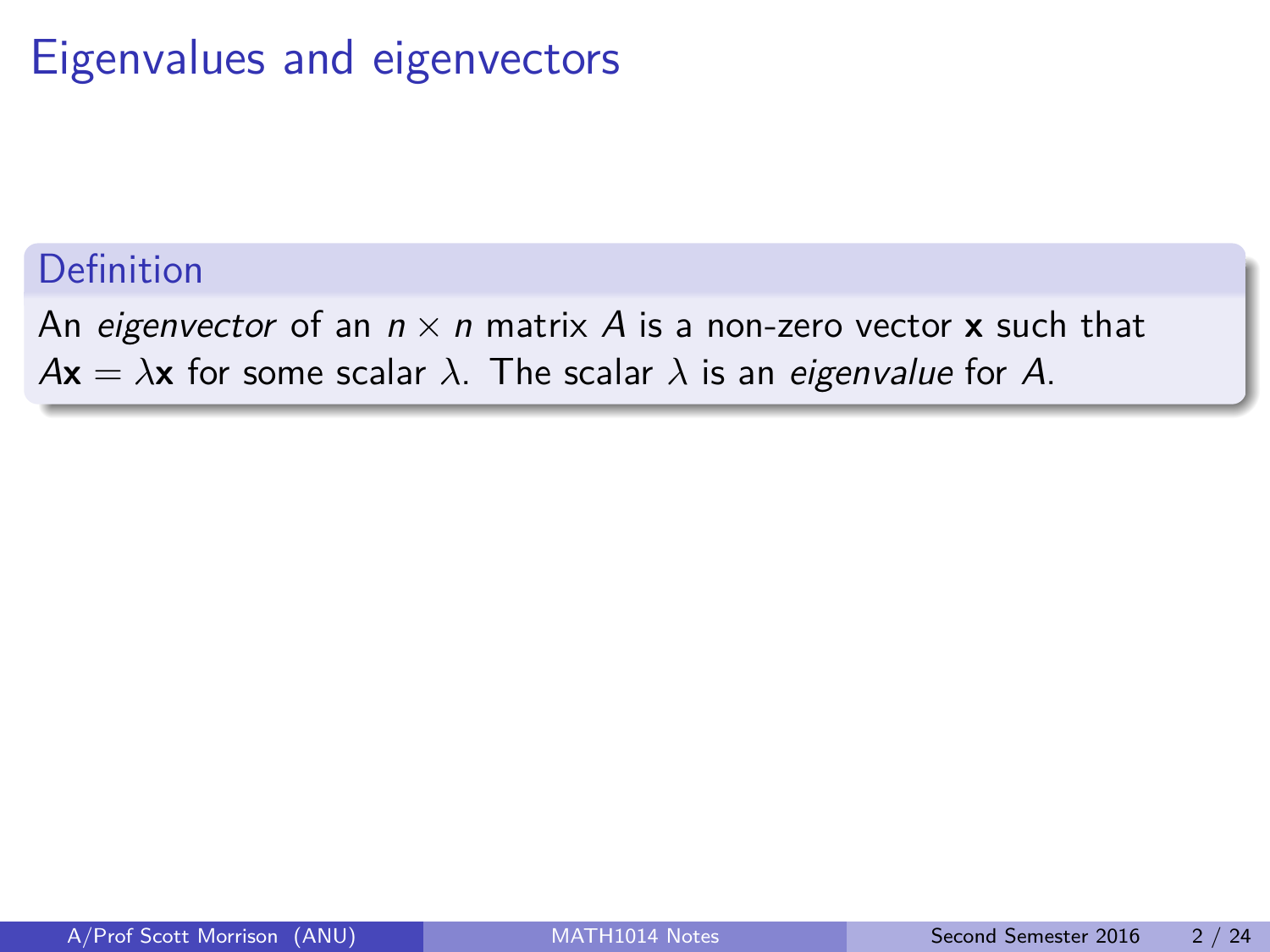## Eigenvalues and eigenvectors

### Definition

An eigenvector of an  $n \times n$  matrix A is a non-zero vector **x** such that  $A\mathbf{x} = \lambda \mathbf{x}$  for some scalar  $\lambda$ . The scalar  $\lambda$  is an *eigenvalue* for A.

Multiplying a vector by a matrix changes the vector. An eigenvector is a vector which is changed in the simplest way: by scaling.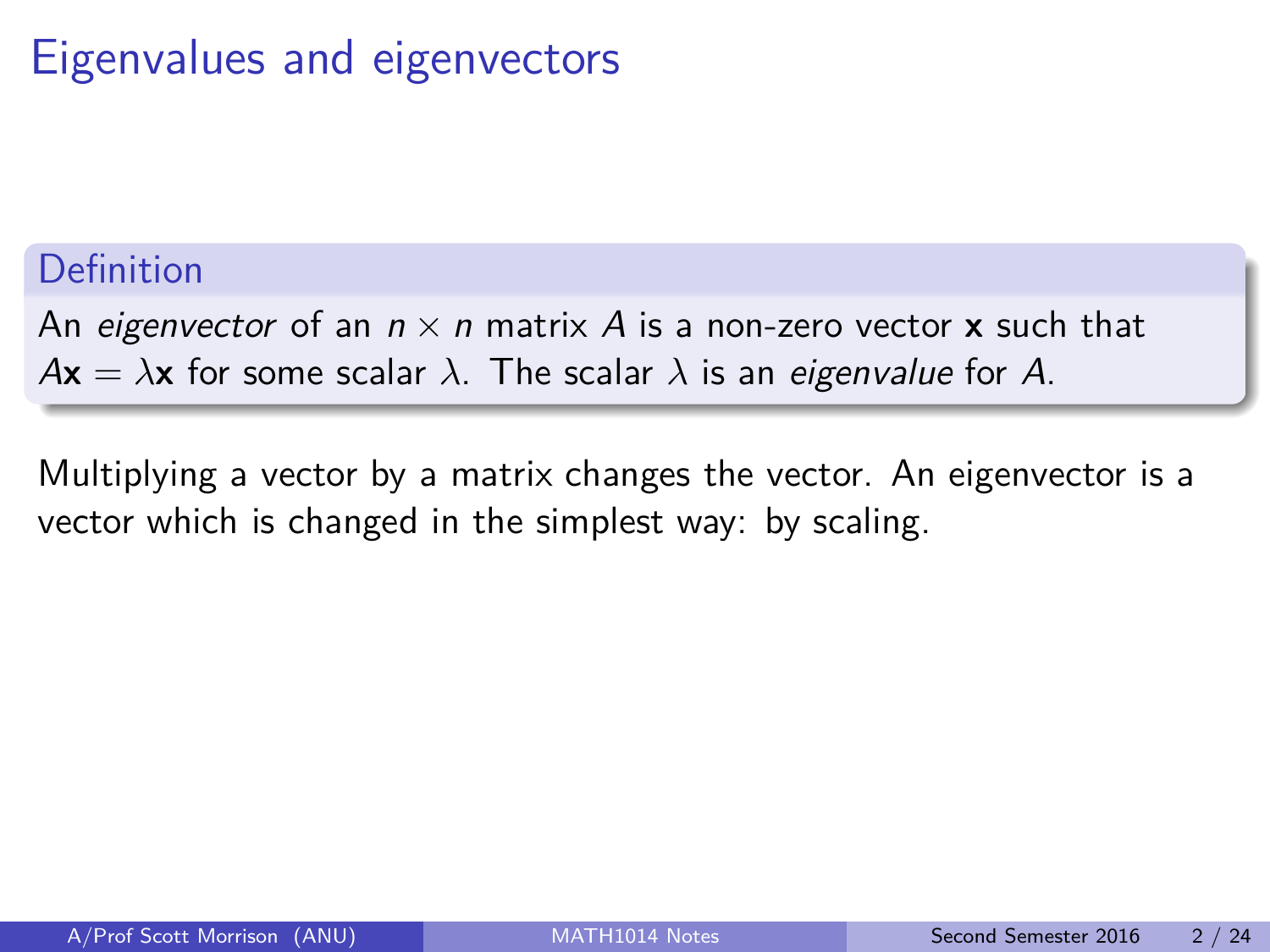## Eigenvalues and eigenvectors

### Definition

An eigenvector of an  $n \times n$  matrix A is a non-zero vector **x** such that  $A\mathbf{x} = \lambda \mathbf{x}$  for some scalar  $\lambda$ . The scalar  $\lambda$  is an *eigenvalue* for A.

Multiplying a vector by a matrix changes the vector. An eigenvector is a vector which is changed in the simplest way: by scaling.

Given any matrix, we can study the associated linear transformation. One way to understand this function is by identifying the set of vectors for which the transformation is just scalar multiplication.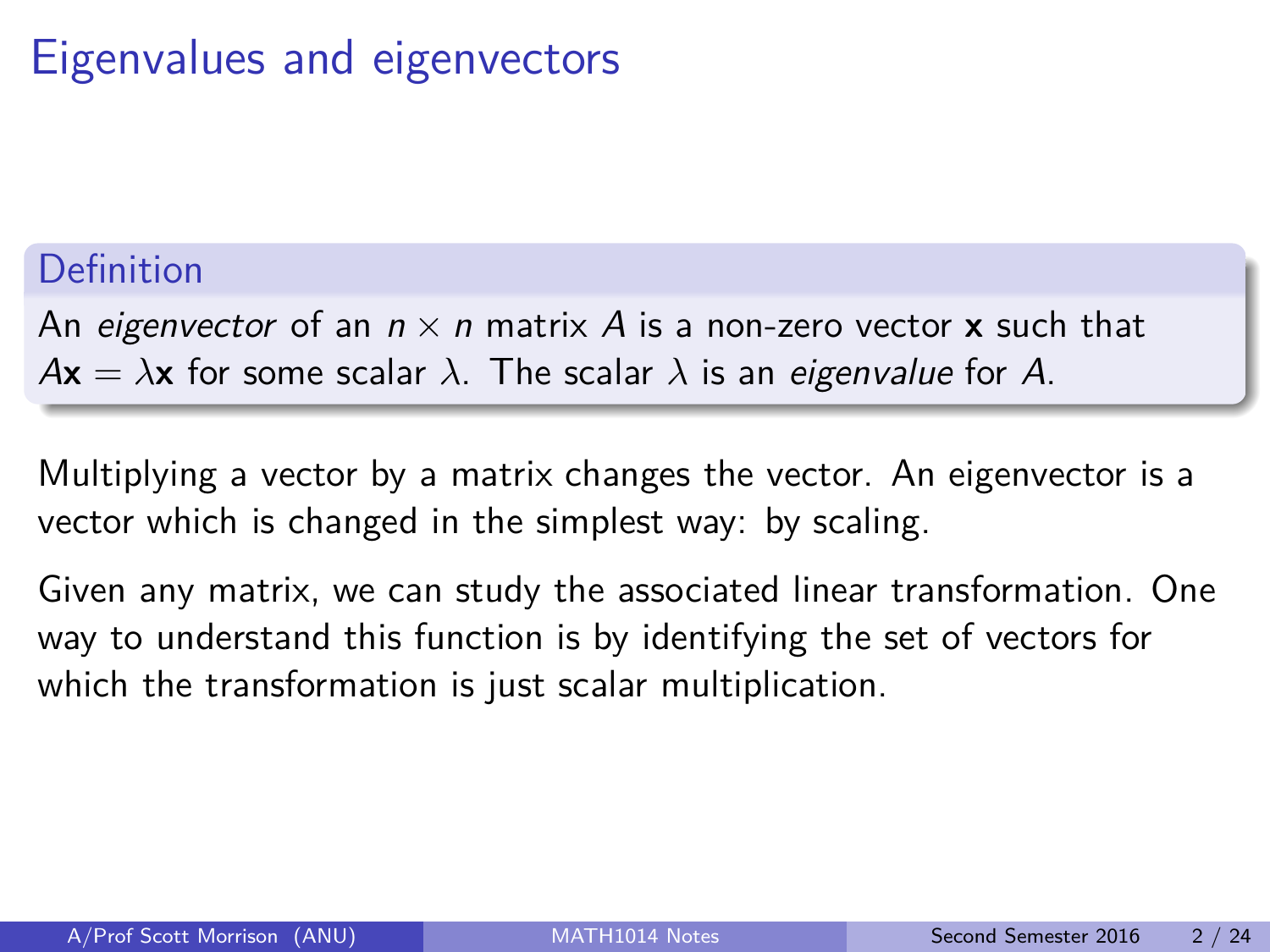### Example 1

Let 
$$
A = \begin{bmatrix} 2 & 1 \\ 0 & -1 \end{bmatrix}
$$
.  
\nThen  $\mathbf{u} = \begin{bmatrix} 1 \\ 0 \end{bmatrix}$  is an eigenvector for the eigenvalue 2:  
\n
$$
A\mathbf{u} = \begin{bmatrix} 2 & 1 \\ 0 & -1 \end{bmatrix} \begin{bmatrix} 1 \\ 0 \end{bmatrix} = \begin{bmatrix} 2 \\ 0 \end{bmatrix} = 2\mathbf{u}.
$$
\nAlso,  $\mathbf{v} = \begin{bmatrix} 1 \\ -3 \end{bmatrix}$  is an eigenvector for the eigenvalue -1:  
\n
$$
A\mathbf{v} = \begin{bmatrix} 2 & 1 \\ 0 & -1 \end{bmatrix} \begin{bmatrix} 1 \\ -3 \end{bmatrix} = \begin{bmatrix} -1 \\ 3 \end{bmatrix} = -\mathbf{v}.
$$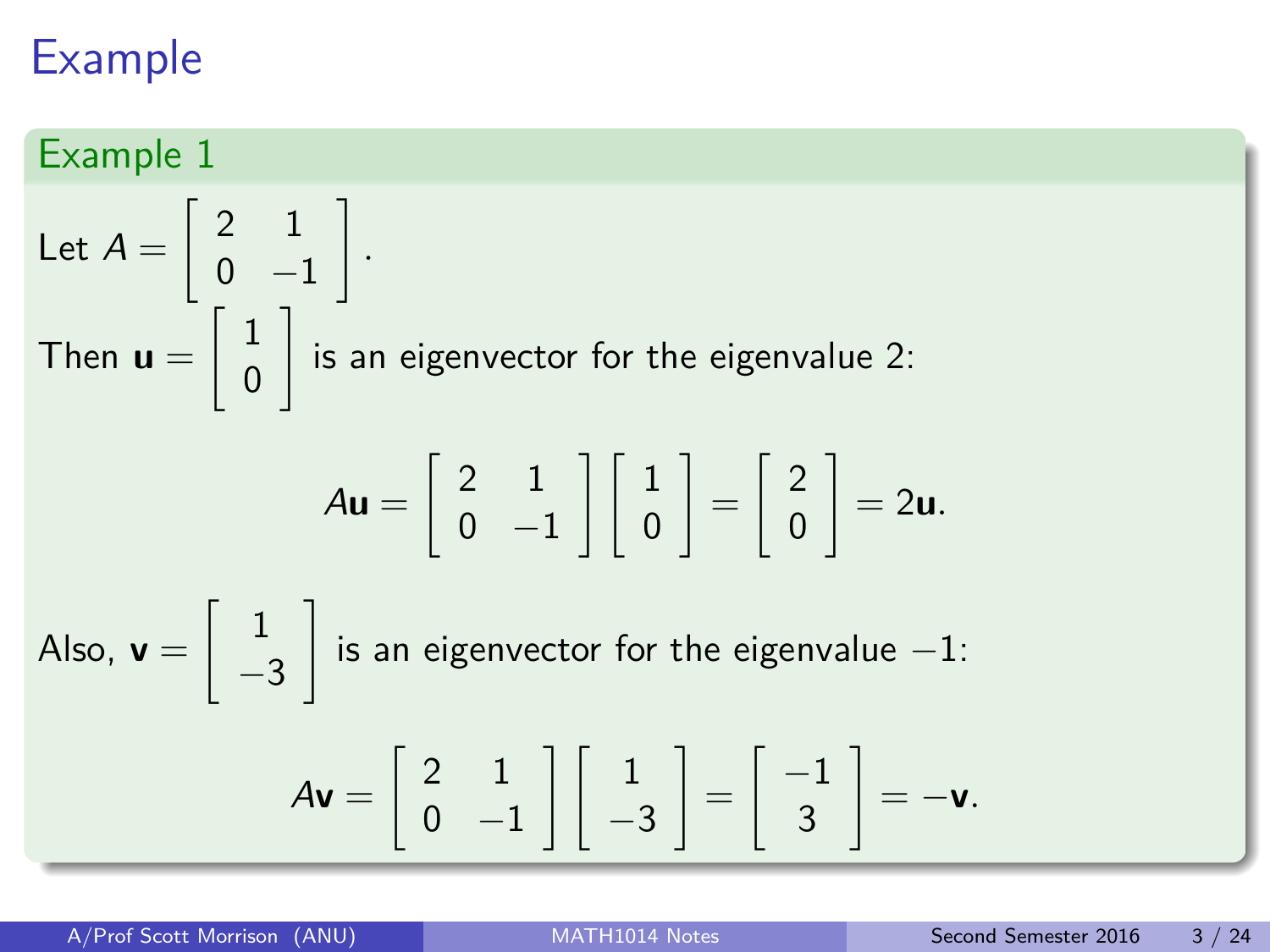## Finding Eigenvalues

Suppose we know that  $\lambda \in \mathbb{R}$  is an eigenvalue for A. That is, for some  $x \neq 0$ ,

 $A\mathbf{x} = \lambda \mathbf{x}$ .

Then we solve for an eigenvector **x** by solving  $(A - \lambda I)\mathbf{x} = \mathbf{0}$ .

But how do we find eigenvalues in the first place?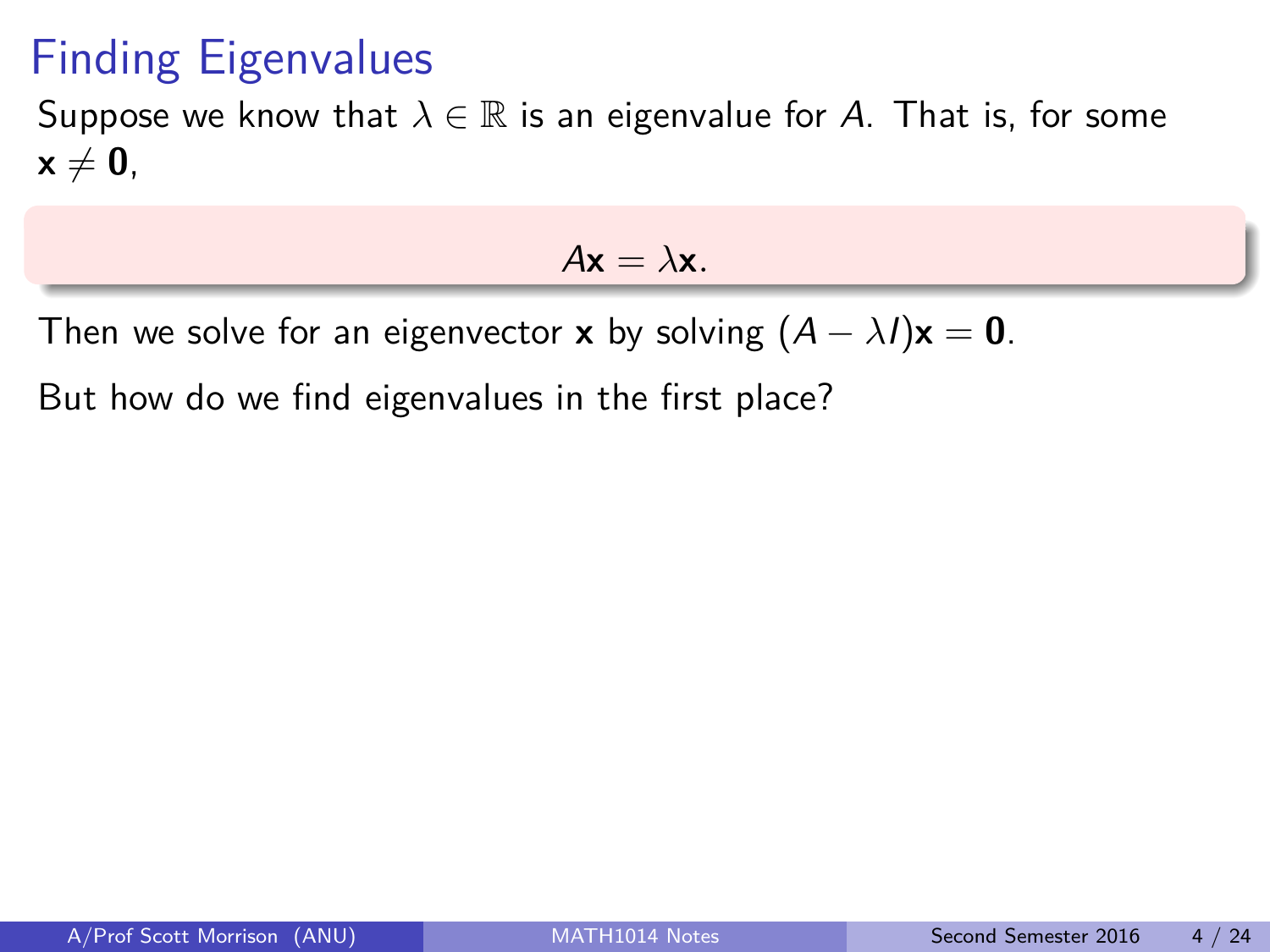## Finding Eigenvalues

Suppose we know that  $\lambda \in \mathbb{R}$  is an eigenvalue for A. That is, for some  $x \neq 0$ ,

 $A\mathbf{x} = \lambda \mathbf{x}$ .

Then we solve for an eigenvector **x** by solving  $(A - \lambda I)\mathbf{x} = \mathbf{0}$ .

But how do we find eigenvalues in the first place?

**x** must be non zero  
\n↓  
\n
$$
(A - \lambda I)\mathbf{x} = \mathbf{0}
$$
 must have non trivial solutions  
\n↓  
\n $(A - \lambda I)$  is not invertible  
\n↓  
\n $det(A - \lambda I) = 0.$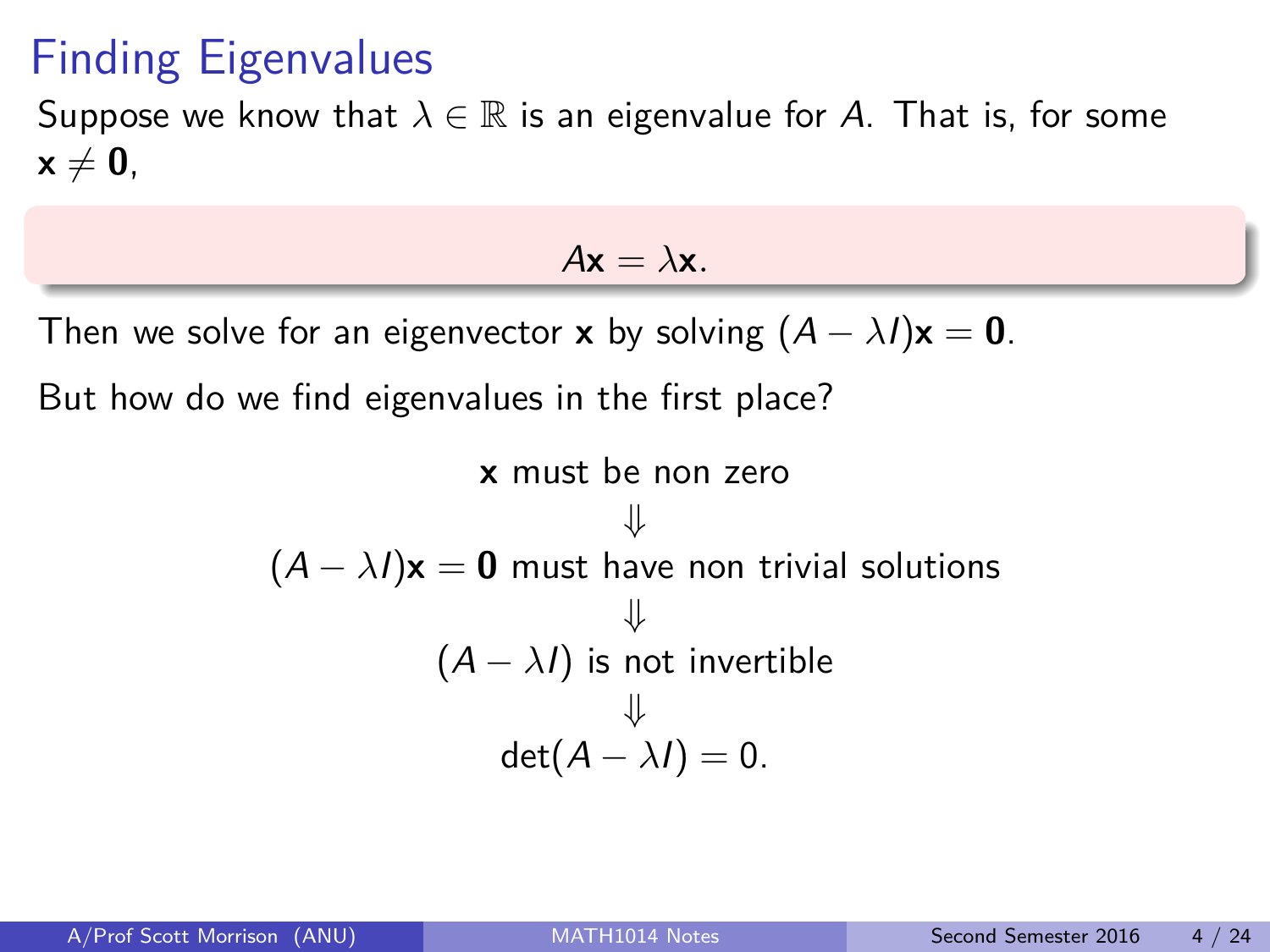## Finding Eigenvalues

Suppose we know that  $\lambda \in \mathbb{R}$  is an eigenvalue for A. That is, for some  $x \neq 0$ ,

 $A\mathbf{x} = \lambda \mathbf{x}$ .

Then we solve for an eigenvector **x** by solving  $(A - \lambda I)\mathbf{x} = \mathbf{0}$ .

But how do we find eigenvalues in the first place?

**x** must be non zero  
\n↓  
\n
$$
(A - \lambda I)\mathbf{x} = \mathbf{0}
$$
 must have non trivial solutions  
\n↓  
\n $(A - \lambda I)$  is not invertible  
\n↓  
\n $det(A - \lambda I) = 0.$ 

Solve det( $A - \lambda I$ ) = 0 for  $\lambda$  to find the eigenvalues of the matrix A.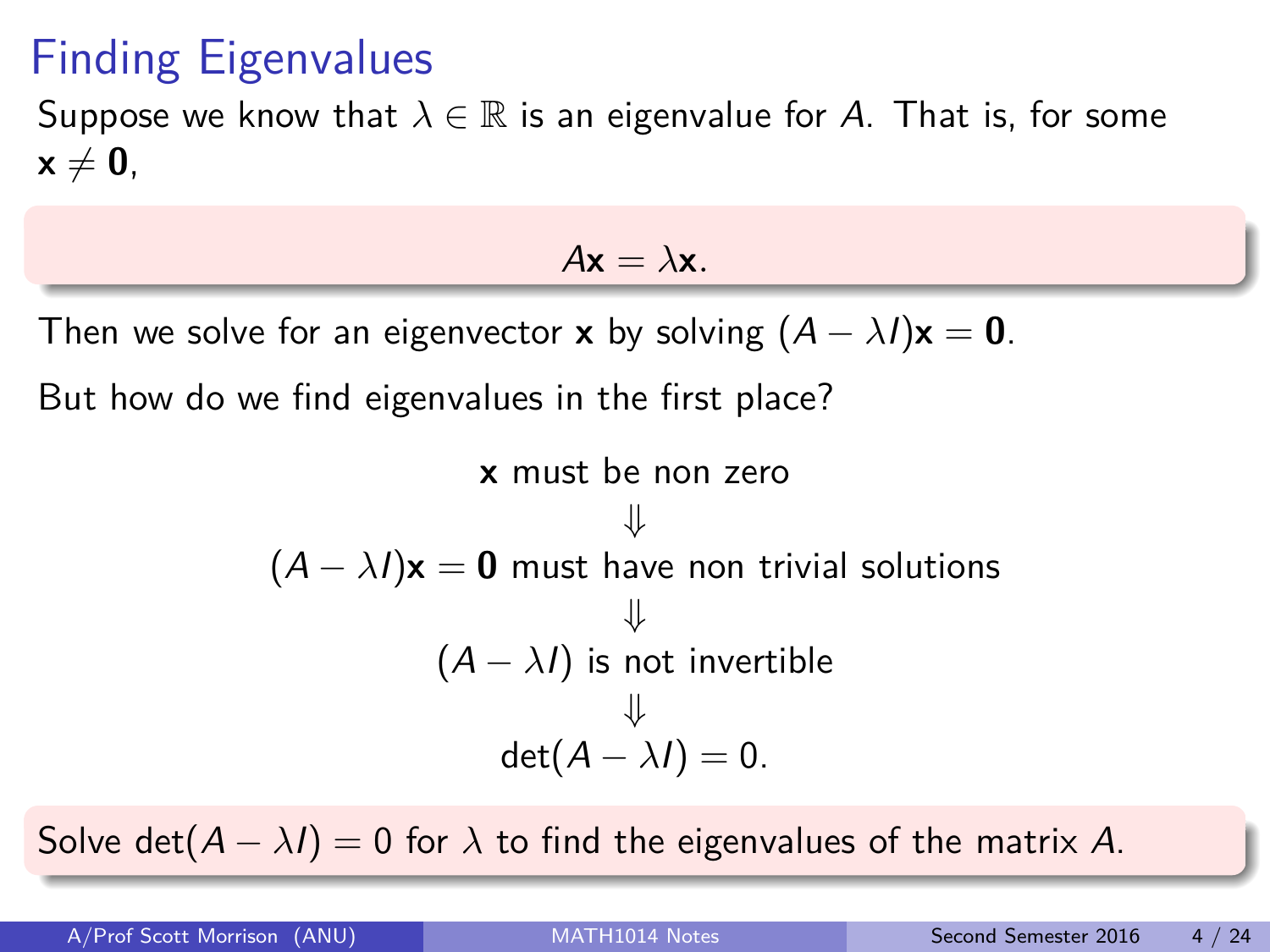The eigenvalues of a square matrix A are the solutions of the characteristic equation.

the characteristic polynomial:  $det(A - \lambda I)$ 

the characteristic equation:  $det(A - \lambda I) = 0$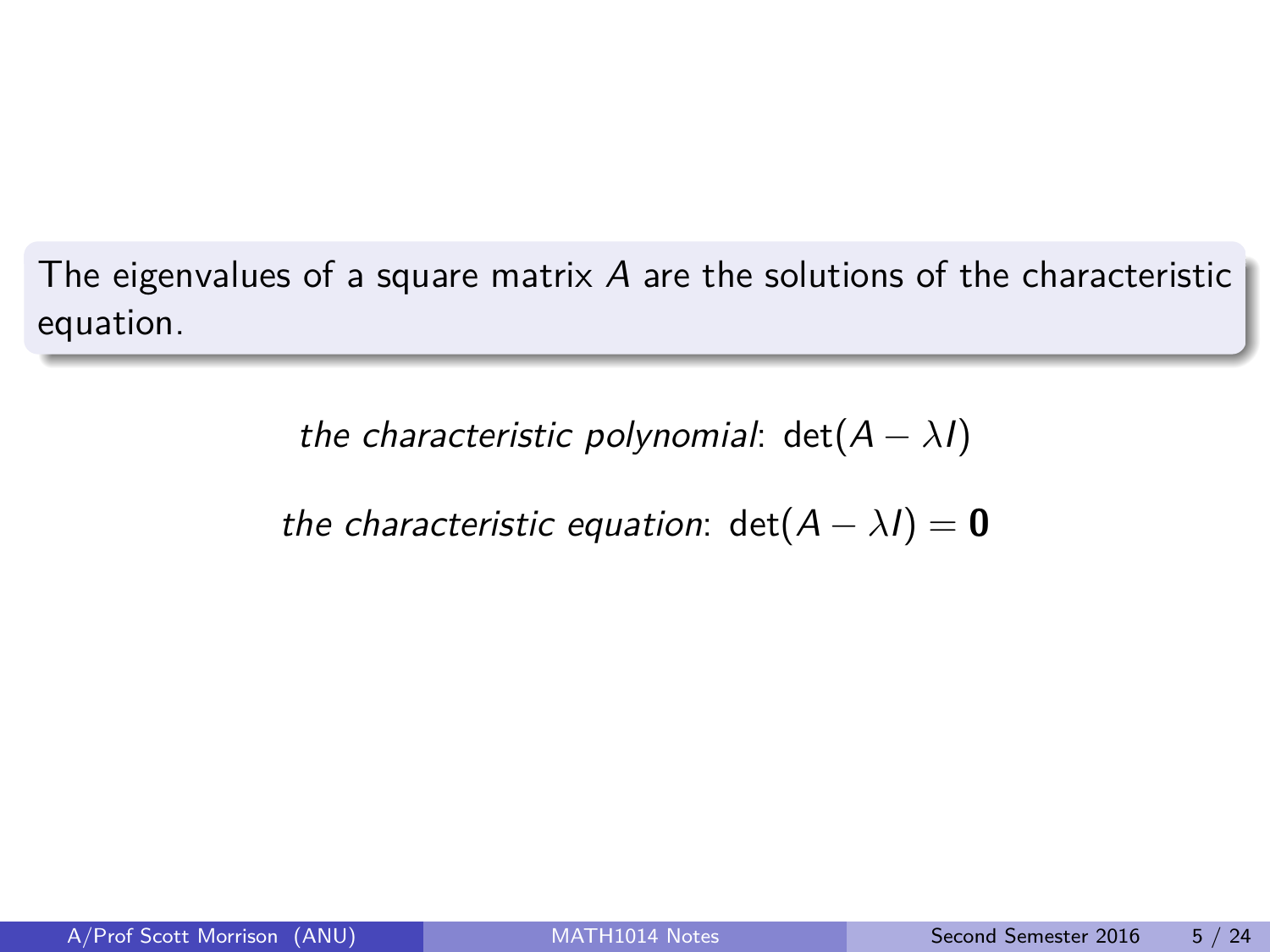### Example 2

Consider the matrix

$$
A = \begin{bmatrix} 5 & 3 \\ 3 & 5 \end{bmatrix}.
$$

We want to find the eigenvalues of A.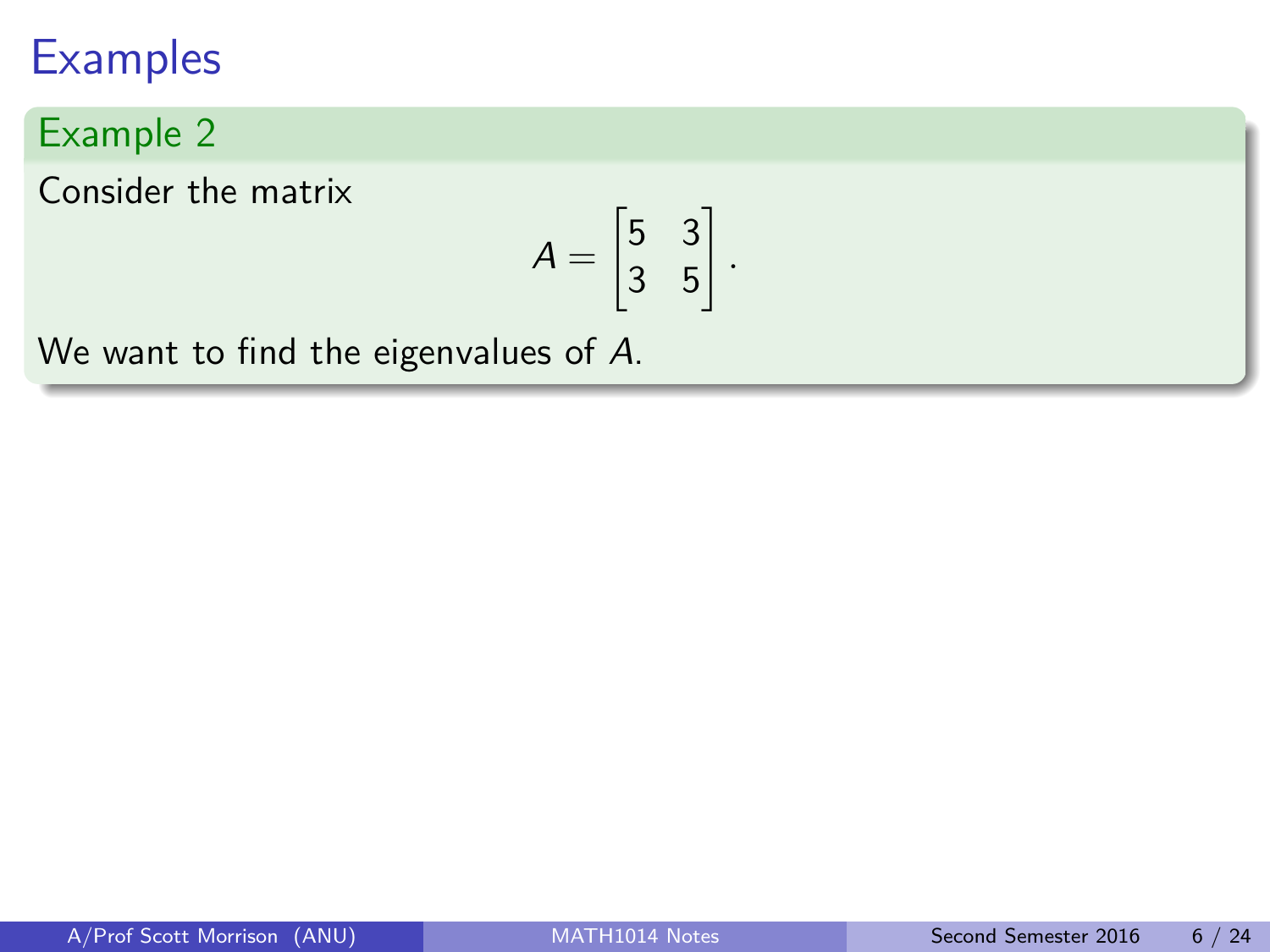### Example 2

Consider the matrix

$$
A = \begin{bmatrix} 5 & 3 \\ 3 & 5 \end{bmatrix}.
$$

We want to find the eigenvalues of A.

Since

$$
A - \lambda I = \begin{bmatrix} 5 & 3 \\ 3 & 5 \end{bmatrix} - \begin{bmatrix} \lambda & 0 \\ 0 & \lambda \end{bmatrix} = \begin{bmatrix} 5 - \lambda & 3 \\ 3 & 5 - \lambda \end{bmatrix},
$$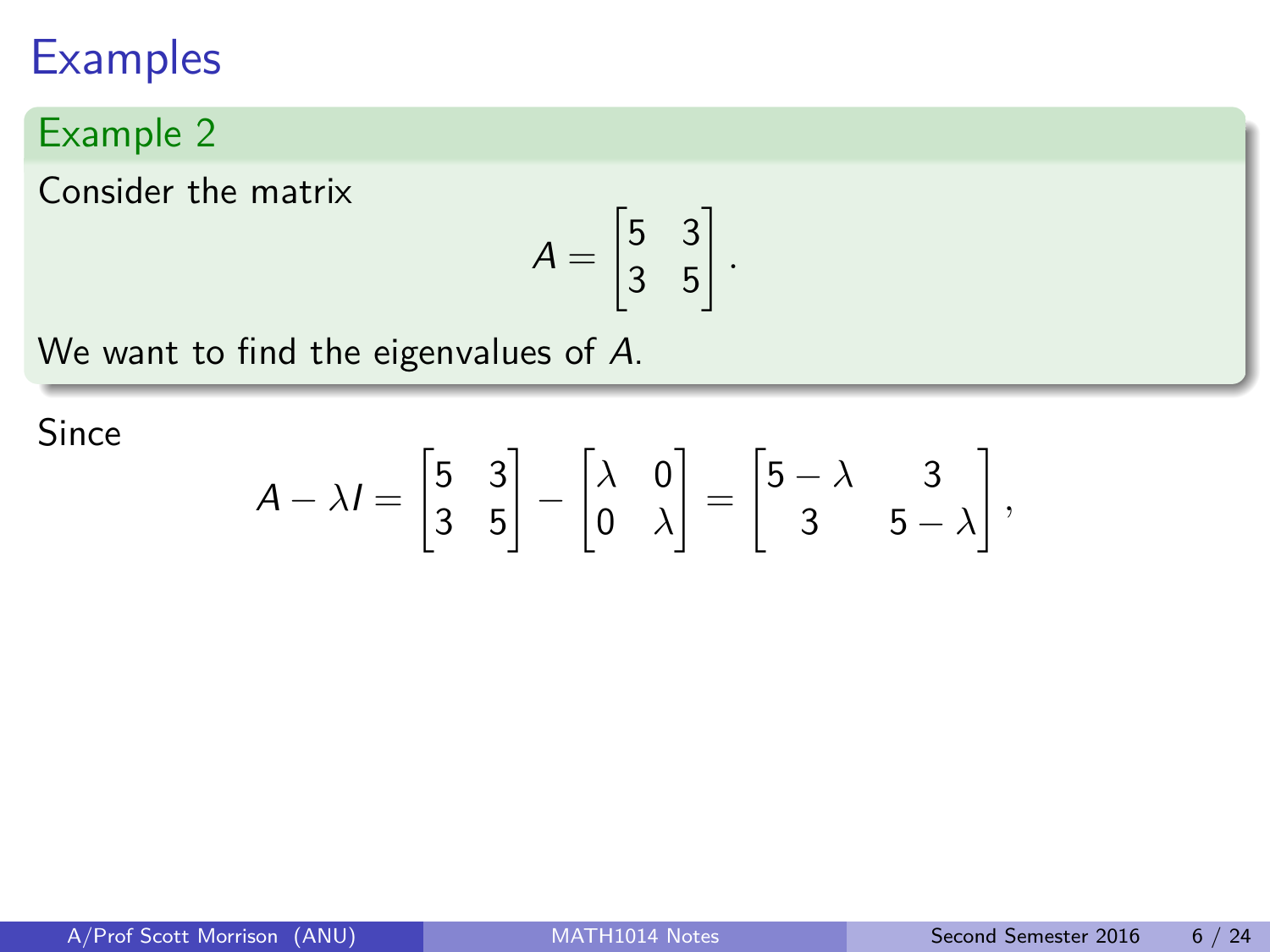### Example 2

Consider the matrix

$$
A = \begin{bmatrix} 5 & 3 \\ 3 & 5 \end{bmatrix}.
$$

We want to find the eigenvalues of A.

Since

$$
A - \lambda I = \begin{bmatrix} 5 & 3 \\ 3 & 5 \end{bmatrix} - \begin{bmatrix} \lambda & 0 \\ 0 & \lambda \end{bmatrix} = \begin{bmatrix} 5 - \lambda & 3 \\ 3 & 5 - \lambda \end{bmatrix},
$$

The equation det( $A - \lambda I$ ) = 0 becomes

$$
(5 - \lambda)(5 - \lambda) - 9 = 0
$$
  
\n
$$
\lambda^2 - 10\lambda + 16 = 0
$$
  
\n
$$
(\lambda - 8)(\lambda - 2) = 0
$$
  
\n
$$
\Rightarrow \lambda = 2, \lambda = 8.
$$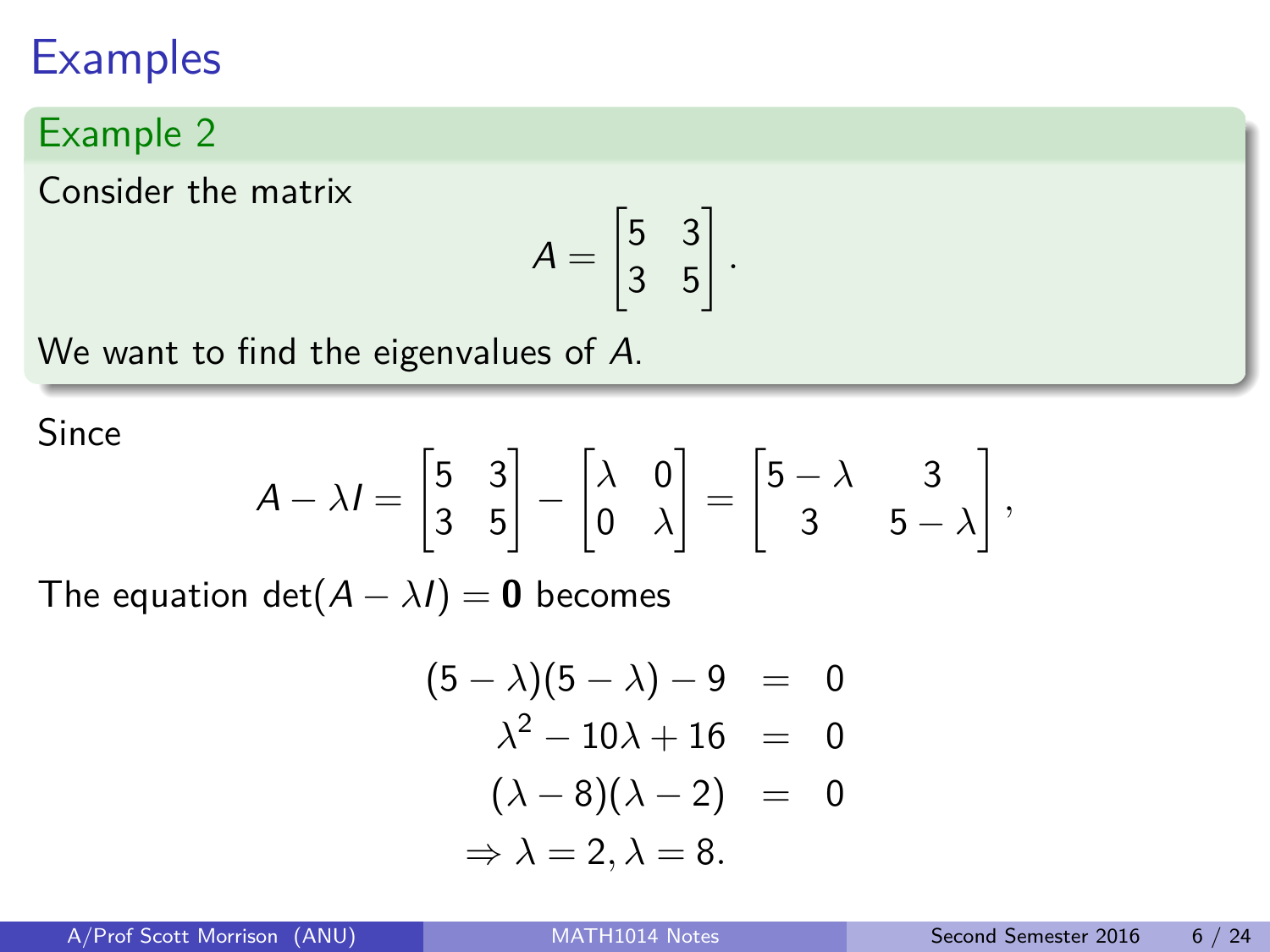Find the characteristic equation for the matrix

$$
A = \begin{bmatrix} 0 & 3 & 1 \\ 3 & 0 & 2 \\ 1 & 2 & 0 \end{bmatrix}.
$$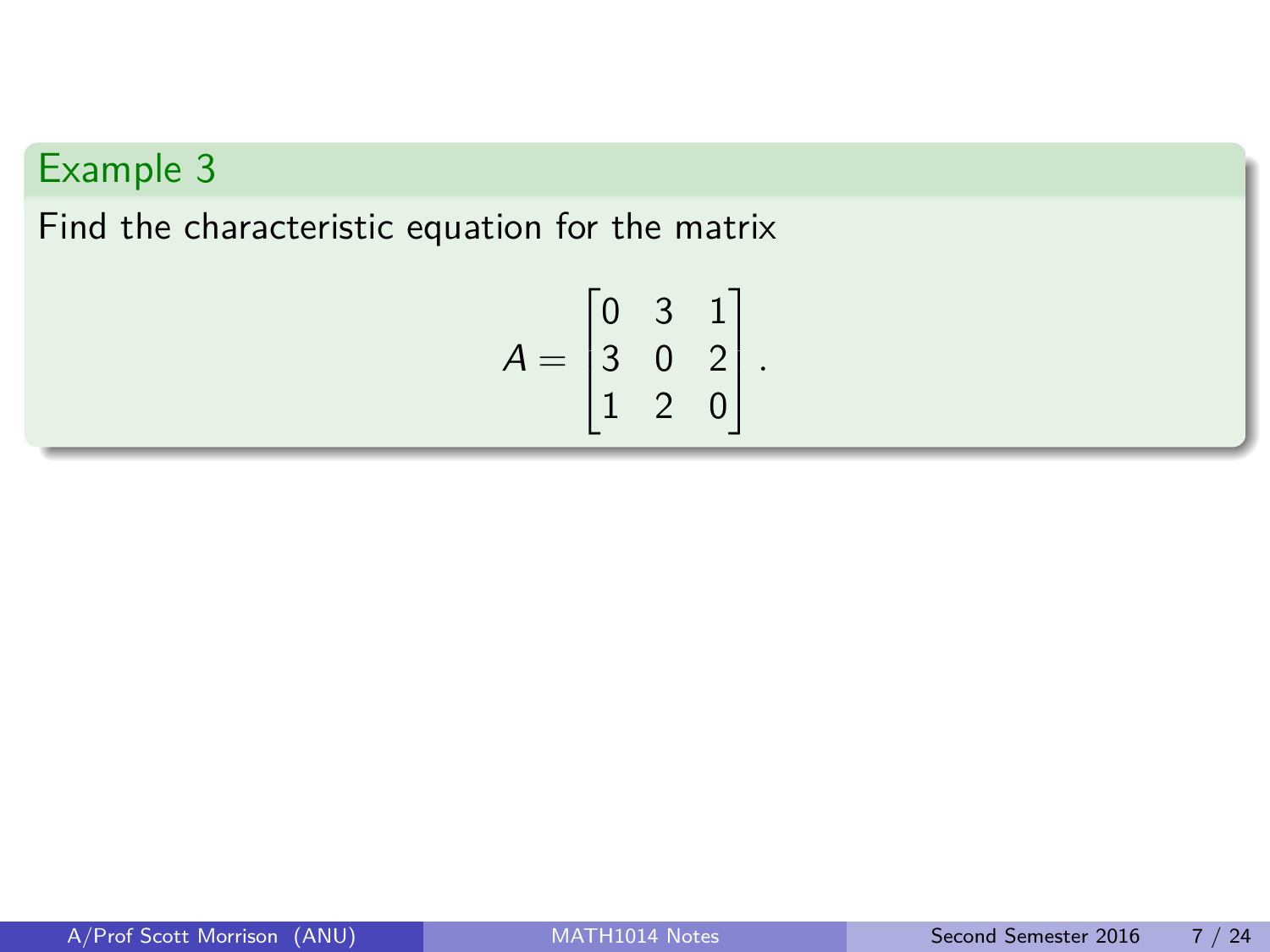Find the characteristic equation for the matrix

$$
A = \begin{bmatrix} 0 & 3 & 1 \\ 3 & 0 & 2 \\ 1 & 2 & 0 \end{bmatrix}.
$$

For a  $3 \times 3$  matrix, recall that a determinant can be computed by cofactor expansion.

$$
A - \lambda I = \begin{bmatrix} -\lambda & 3 & 1 \\ 3 & -\lambda & 2 \\ 1 & 2 & -\lambda \end{bmatrix}
$$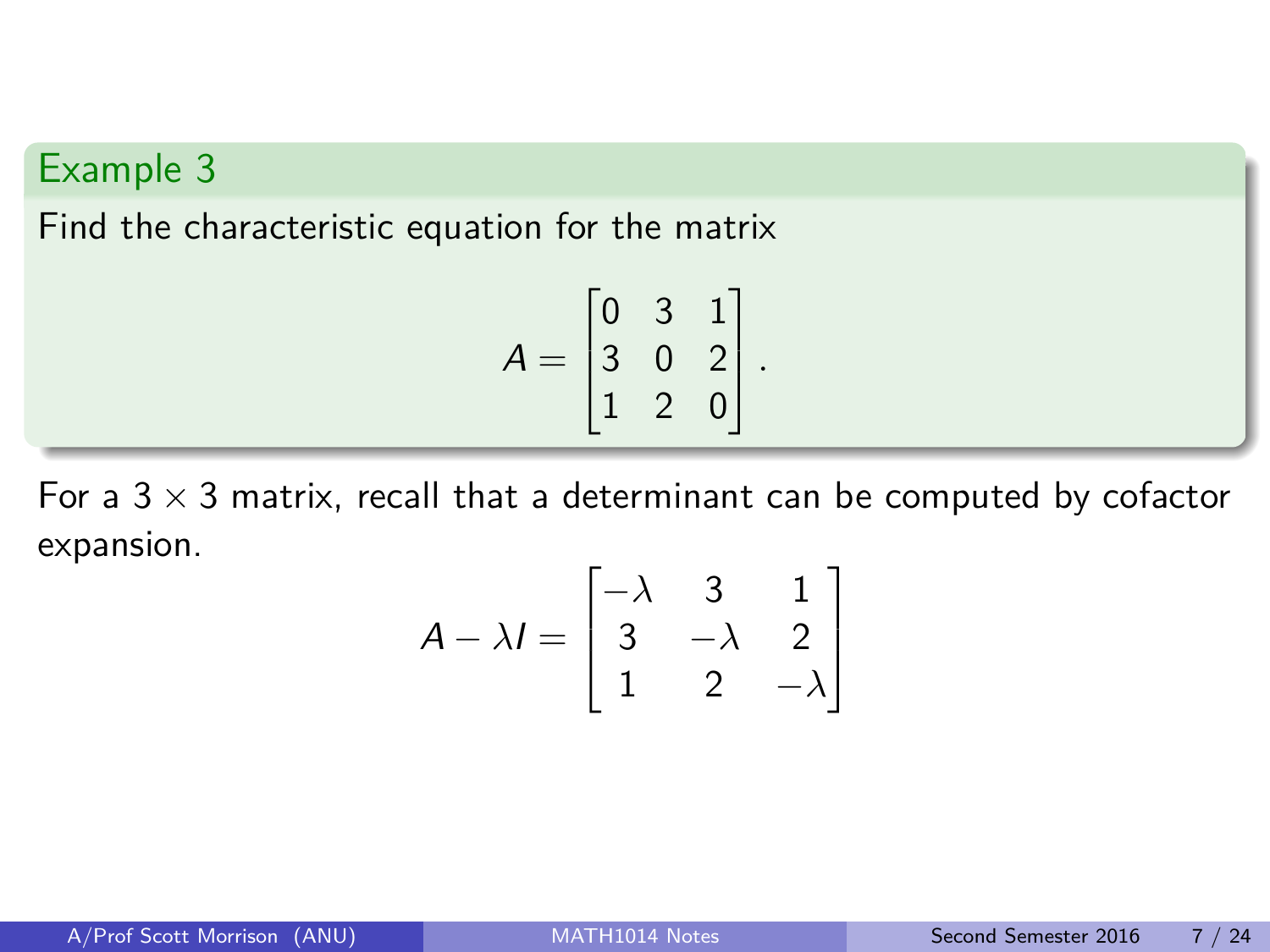$$
\det(A - \lambda I) = \det \begin{bmatrix} -\lambda & 3 & 1 \\ 3 & -\lambda & 2 \\ 1 & 2 & -\lambda \end{bmatrix}
$$
  
=  $-\lambda \begin{vmatrix} -\lambda & 2 \\ 2 & -\lambda \end{vmatrix} - 3 \begin{vmatrix} 3 & 2 \\ 1 & -\lambda \end{vmatrix} + 1 \begin{vmatrix} 3 & -\lambda \\ 1 & 2 \end{vmatrix}$   
=  $-\lambda(\lambda^2 - 4) - 3(-3\lambda - 2) + (6 + \lambda)$   
=  $-\lambda^3 + 4\lambda + 9\lambda + 6 + 6 + \lambda$   
=  $-\lambda^3 + 14\lambda + 12$ 

Hence the characteristic equation is

$$
-\lambda^3 + 14\lambda + 12 = 0.
$$

The eigenvalues of A are the solutions to the characteristic equation.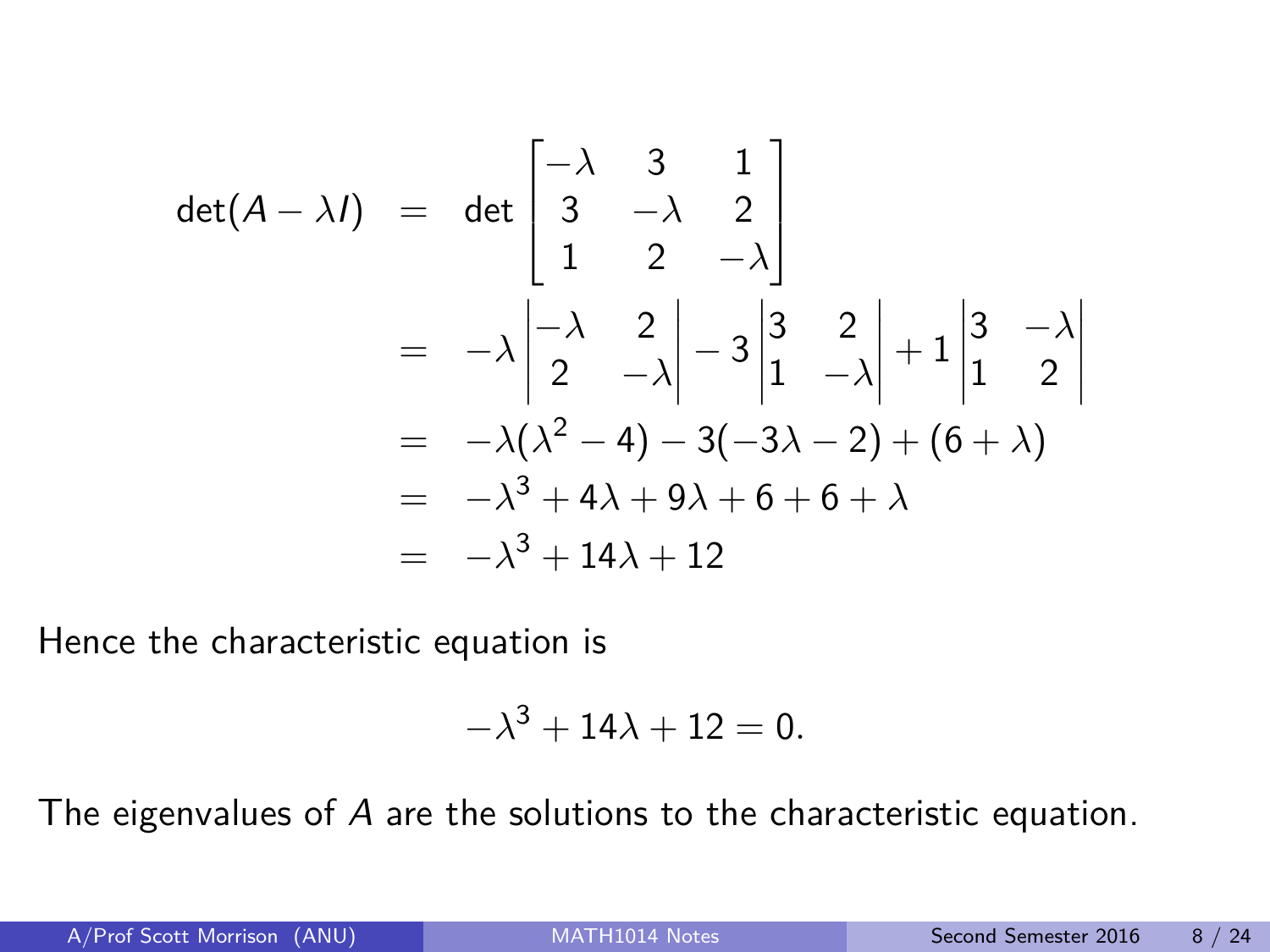Consider the matrix

$$
A = \begin{bmatrix} 3 & 0 & 0 & 0 & 0 \\ 2 & 1 & 0 & 0 & 0 \\ -1 & 4 & 2 & 0 & 0 \\ 8 & 6 & -3 & 0 & 0 \\ 5 & -2 & 4 & -1 & 1 \end{bmatrix}
$$

Find the characteristic equation for this matrix.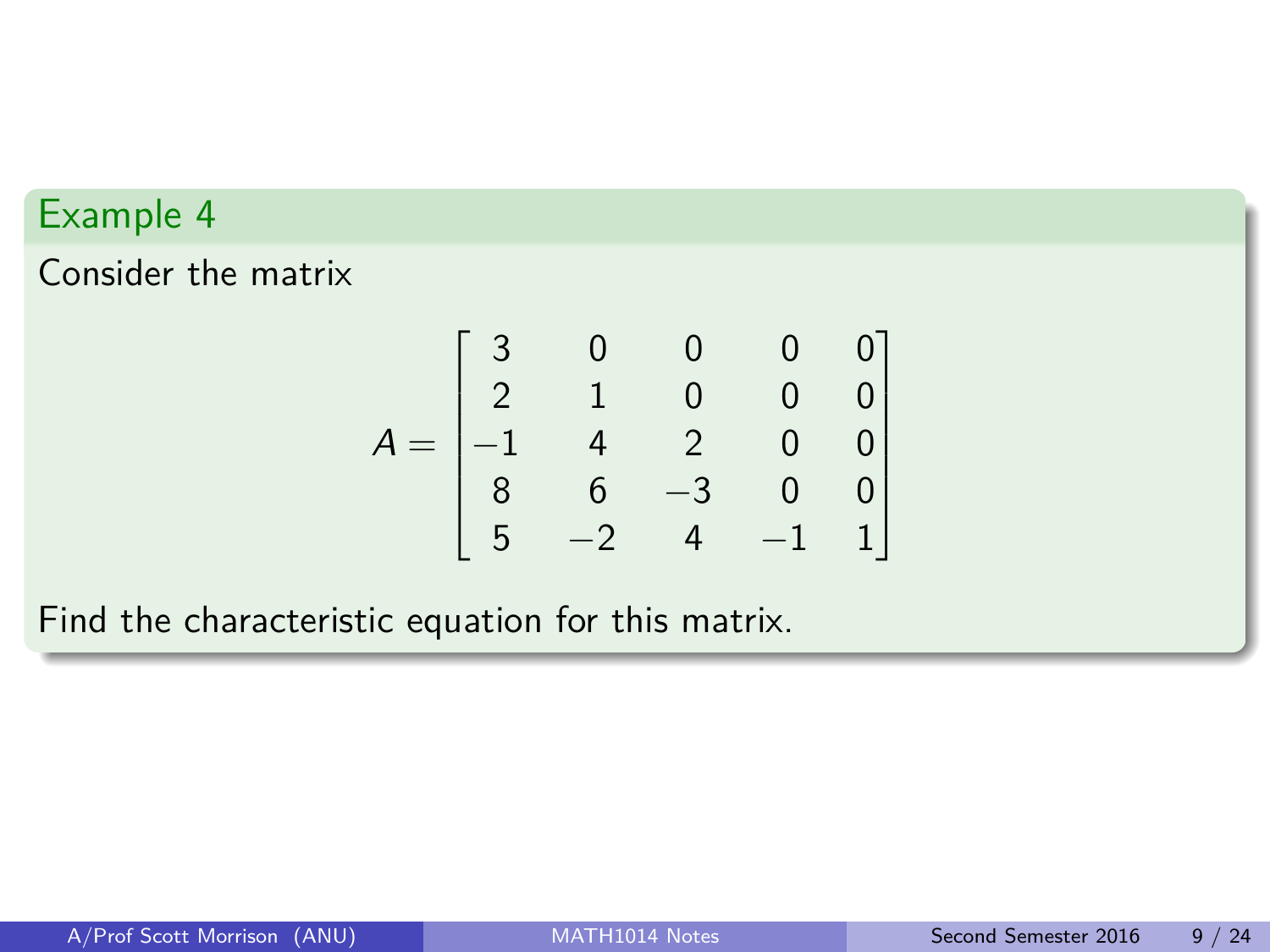Observe that

$$
\det(A - \lambda I) = \begin{bmatrix} 3 - \lambda & 0 & 0 & 0 & 0 \\ 2 & 1 - \lambda & 0 & 0 & 0 \\ -1 & 4 & 2 - \lambda & 0 & 0 \\ 8 & 6 & -3 & -\lambda & 0 \\ 5 & -2 & 4 & -1 & 1 - \lambda \end{bmatrix}
$$

$$
= (3 - \lambda)(1 - \lambda)(2 - \lambda)(-\lambda)(1 - \lambda)
$$

$$
= (-\lambda)(1 - \lambda)^2 (3 - \lambda)(2 - \lambda)
$$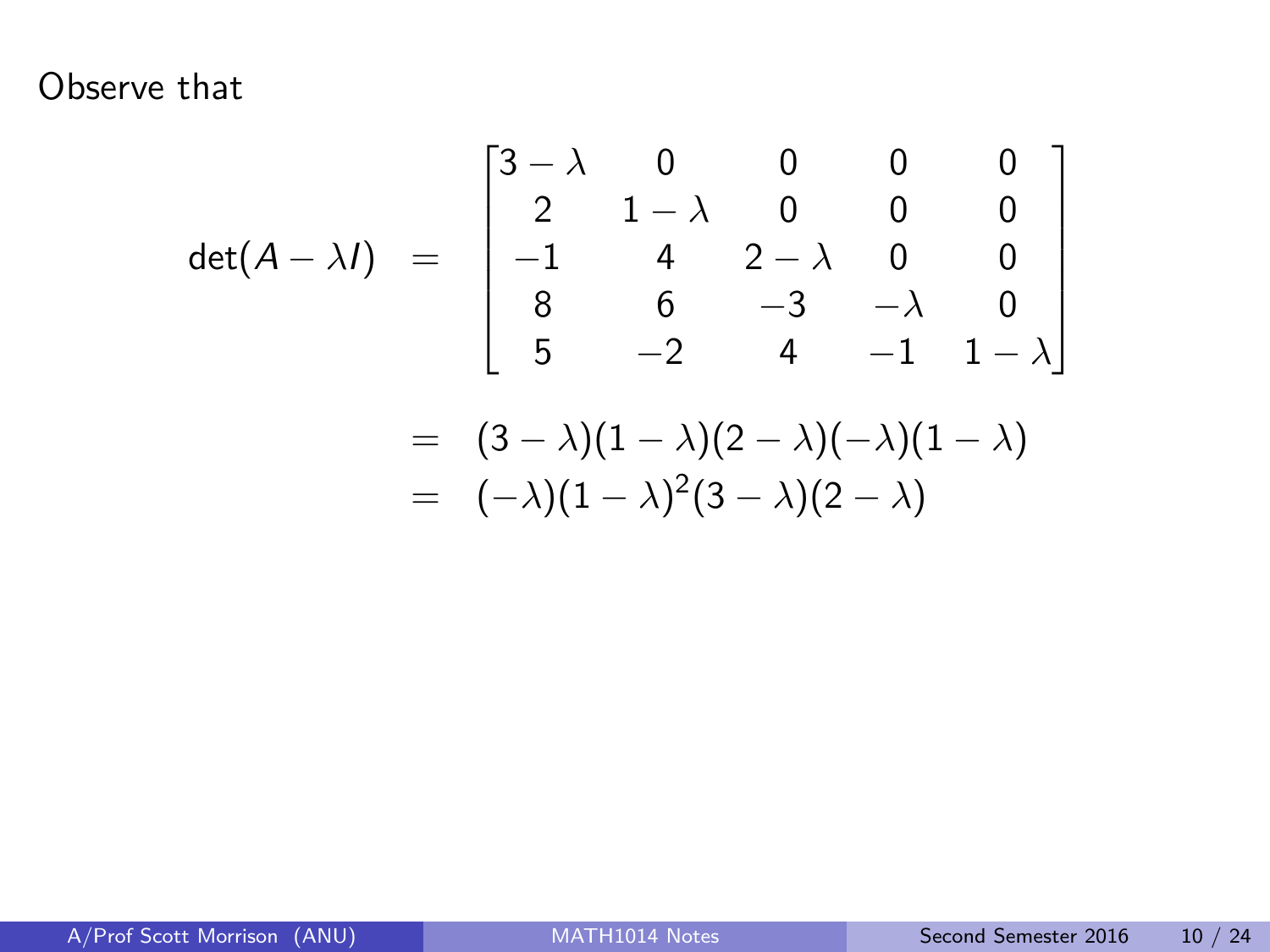Observe that

$$
\det(A - \lambda I) = \begin{bmatrix} 3 - \lambda & 0 & 0 & 0 & 0 \\ 2 & 1 - \lambda & 0 & 0 & 0 \\ -1 & 4 & 2 - \lambda & 0 & 0 \\ 8 & 6 & -3 & -\lambda & 0 \\ 5 & -2 & 4 & -1 & 1 - \lambda \end{bmatrix}
$$

$$
= (3 - \lambda)(1 - \lambda)(2 - \lambda)(-\lambda)(1 - \lambda)
$$

$$
= (-\lambda)(1 - \lambda)^2(3 - \lambda)(2 - \lambda)
$$

Thus A has eigenvalues 0*,* 1*,* 2 and 3. The eigenvalue 1 is said to have multiplicity 2 because the factor  $1 - \lambda$  occurs twice in the characteristic polynomial.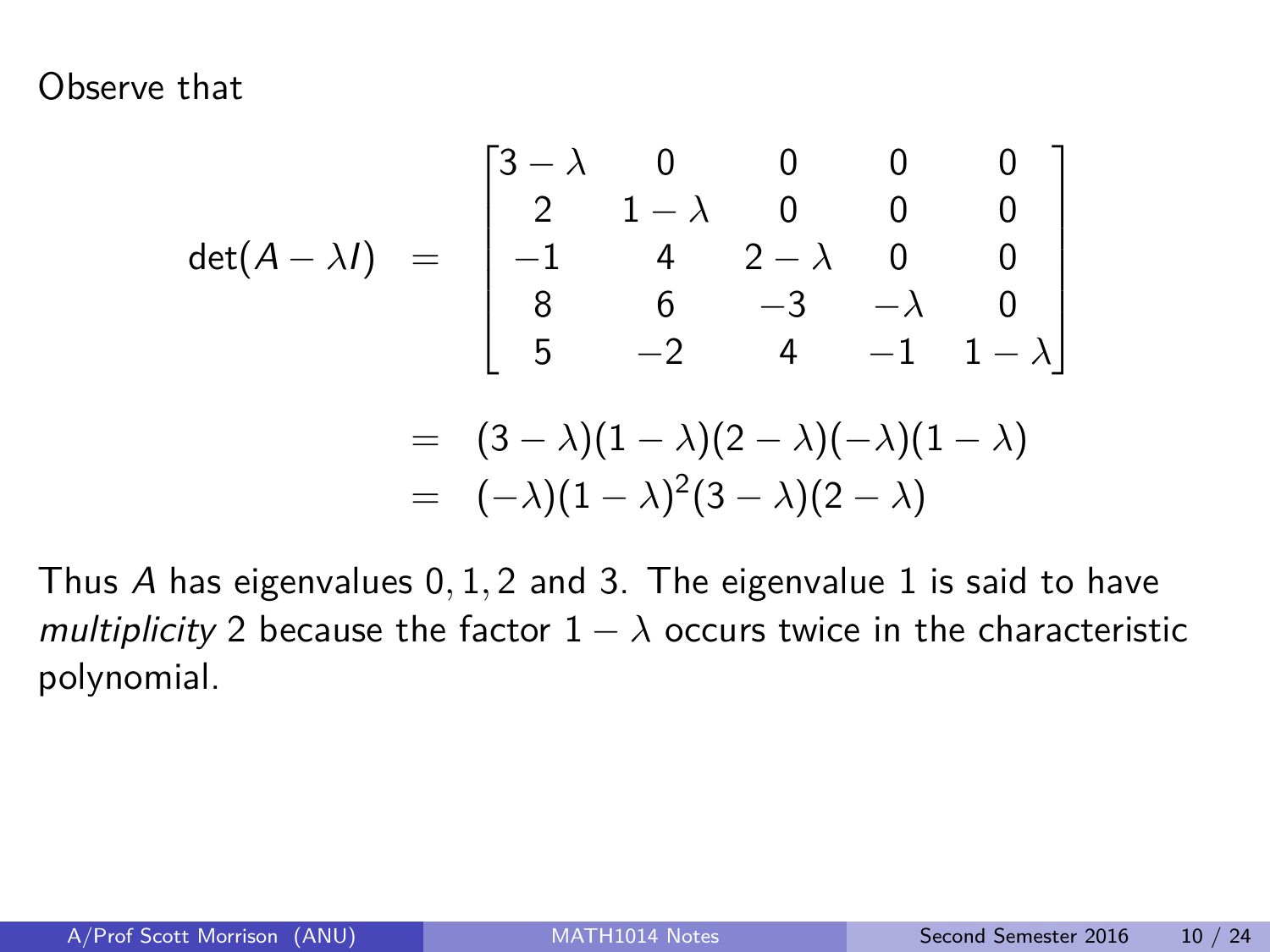Observe that

$$
\det(A - \lambda I) = \begin{bmatrix} 3 - \lambda & 0 & 0 & 0 & 0 \\ 2 & 1 - \lambda & 0 & 0 & 0 \\ -1 & 4 & 2 - \lambda & 0 & 0 \\ 8 & 6 & -3 & -\lambda & 0 \\ 5 & -2 & 4 & -1 & 1 - \lambda \end{bmatrix}
$$

$$
= (3 - \lambda)(1 - \lambda)(2 - \lambda)(-\lambda)(1 - \lambda)
$$

$$
= (-\lambda)(1 - \lambda)^2 (3 - \lambda)(2 - \lambda)
$$

Thus A has eigenvalues 0*,* 1*,* 2 and 3. The eigenvalue 1 is said to have multiplicity 2 because the factor  $1 - \lambda$  occurs twice in the characteristic polynomial.

In general the **(algebraic) multiplicity** of an eigenvalue  $\lambda$  is its multiplicity as a root of the characteristic equation.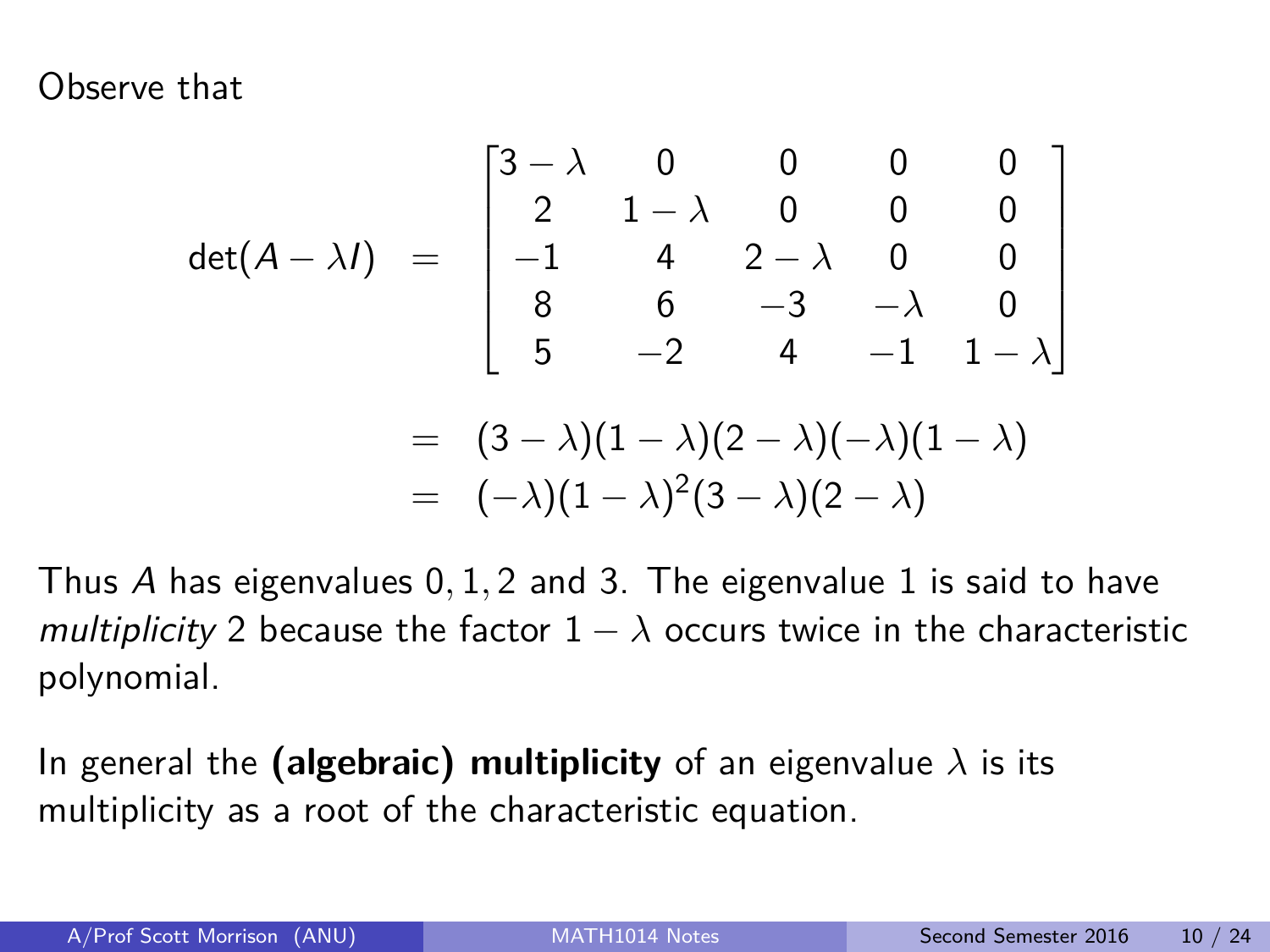## **Similarity**

The next theorem illustrates the use of the characteristic polynomial, and it provides a basis for several iterative methods that approximate eigenvalues.

### Definition (Similar matrices)

If A and B are  $n \times n$  matrices, then A is **similar** to B if there is an invertible matrix P such that

$$
P^{-1}AP=B
$$

or equivalently,

$$
A = PBP^{-1}.
$$

We say that  $A$  and  $B$  **are similar**. Changing  $A$  into  $P^{-1}AP$  is called a **similarity transformation**.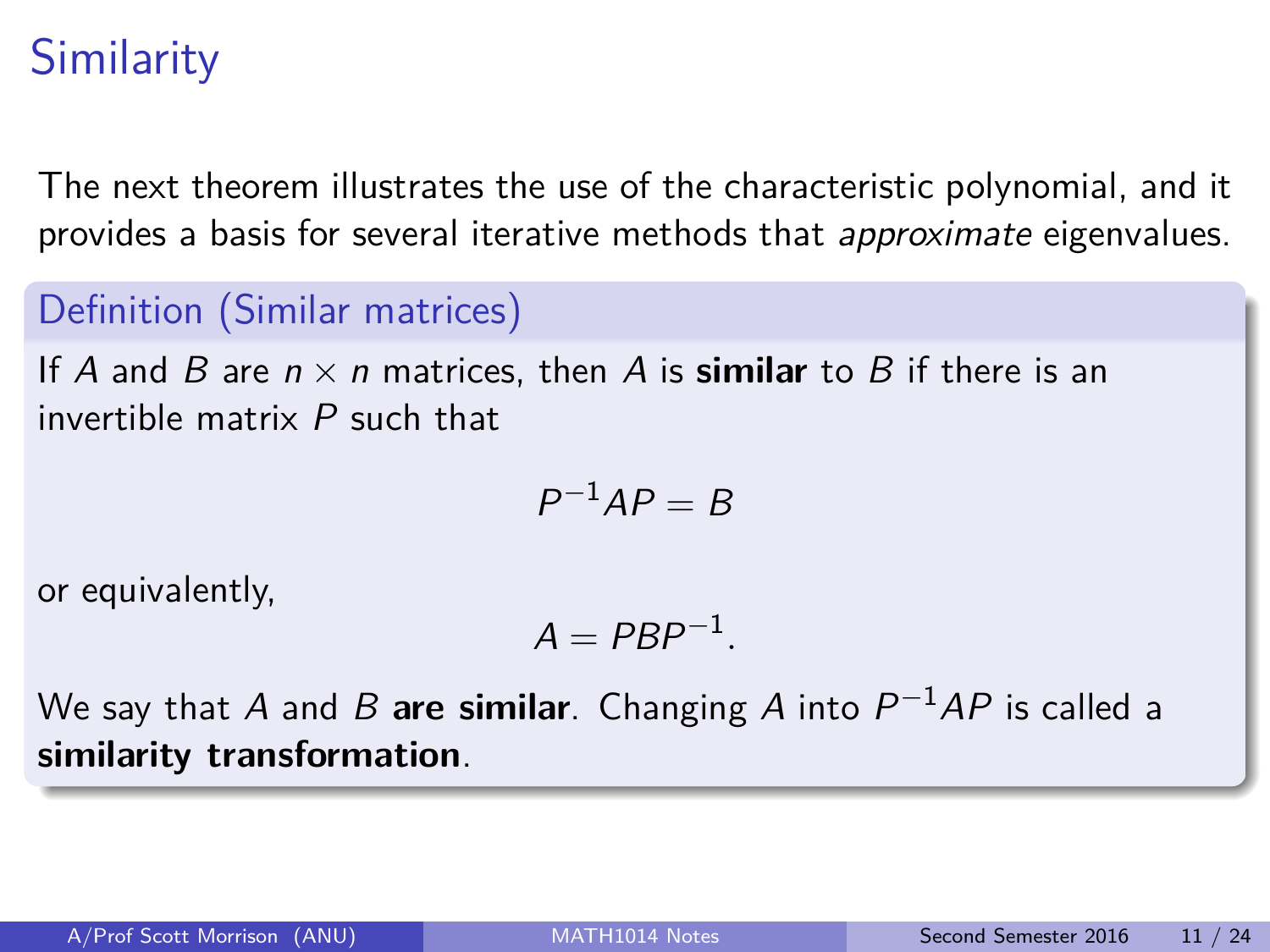If the  $n \times n$  matrices A and B are similar, then they have the same characteristic polynomial and hence the same eigenvalues (with the same multiplicities).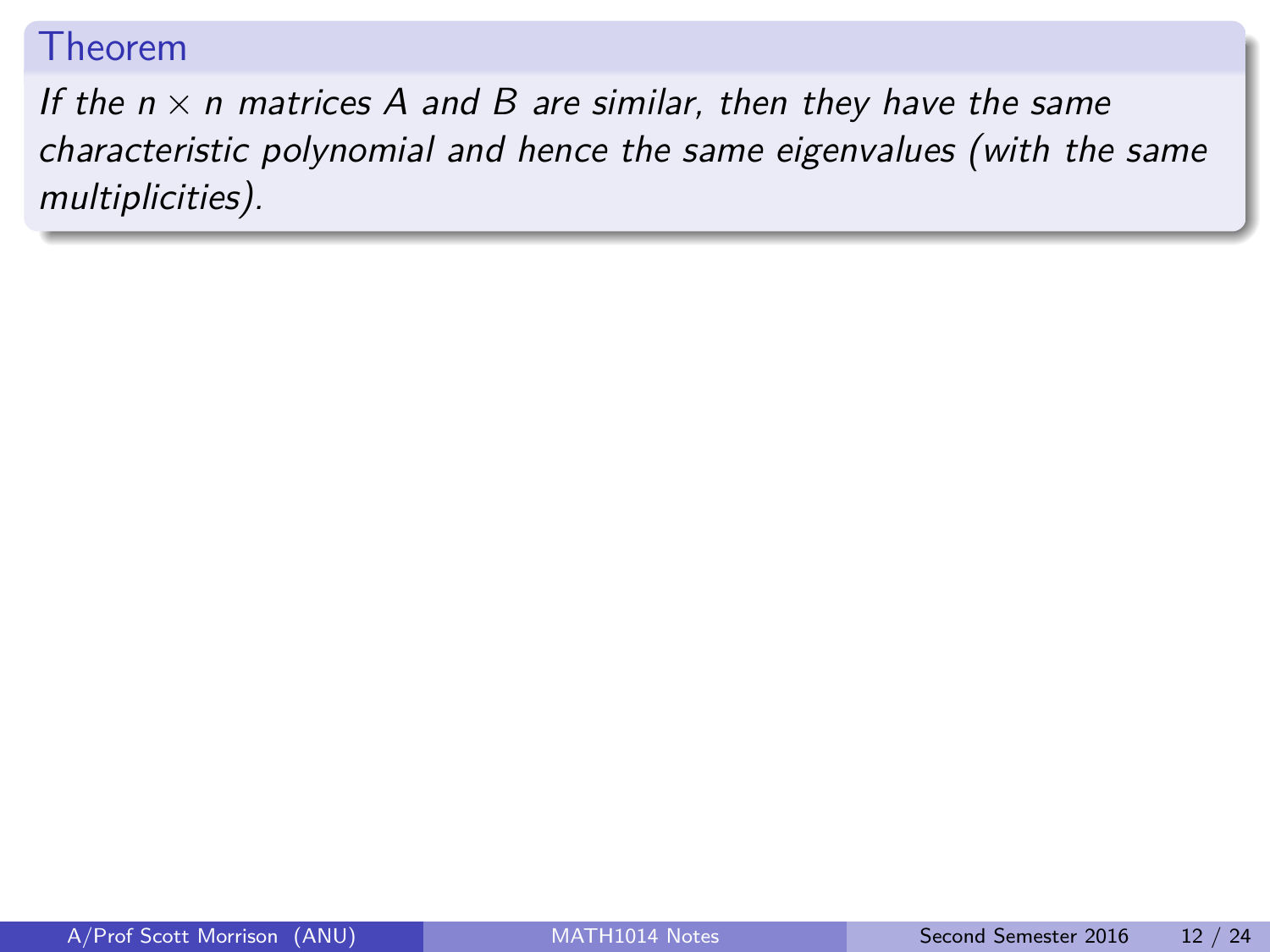If the  $n \times n$  matrices A and B are similar, then they have the same characteristic polynomial and hence the same eigenvalues (with the same multiplicities).

Proof. If  $B = P^{-1}AP$ , then

$$
B - \lambda I = P^{-1}AP - \lambda P^{-1}P
$$
  
= P<sup>-1</sup>(AP - \lambda P)  
= P<sup>-1</sup>(A - \lambda I)P.

$$
\det(B - \lambda I) = \det \left[ P^{-1}(A - \lambda I)P \right]
$$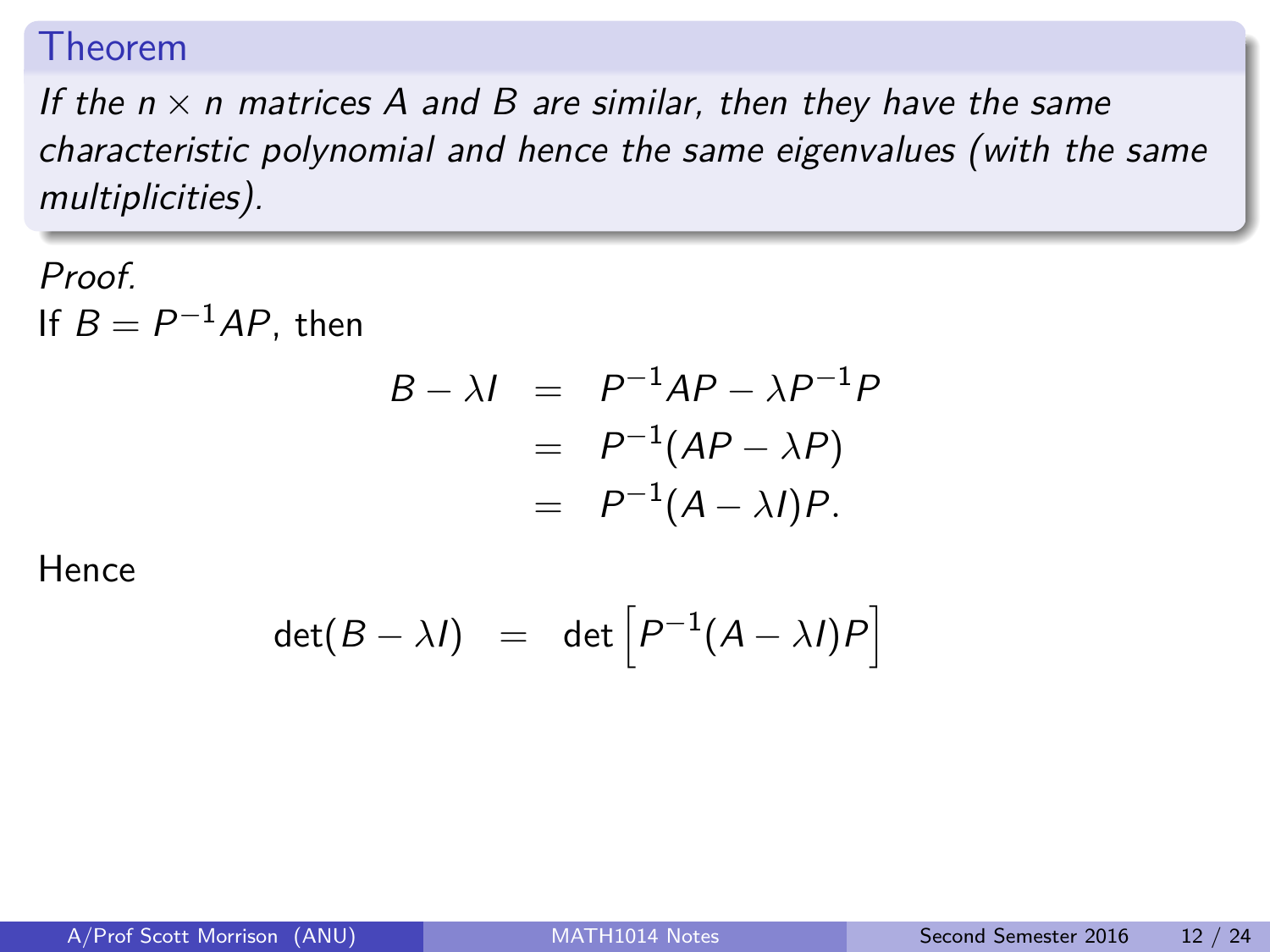If the  $n \times n$  matrices A and B are similar, then they have the same characteristic polynomial and hence the same eigenvalues (with the same multiplicities).

Proof. If  $B = P^{-1}AP$ , then

$$
B - \lambda I = P^{-1}AP - \lambda P^{-1}P
$$
  
= P<sup>-1</sup>(AP - \lambda P)  
= P<sup>-1</sup>(A - \lambda I)P.

$$
det(B - \lambda I) = det [P^{-1}(A - \lambda I)P]
$$
  
= det(P<sup>-1</sup>) det(A - \lambda I) det P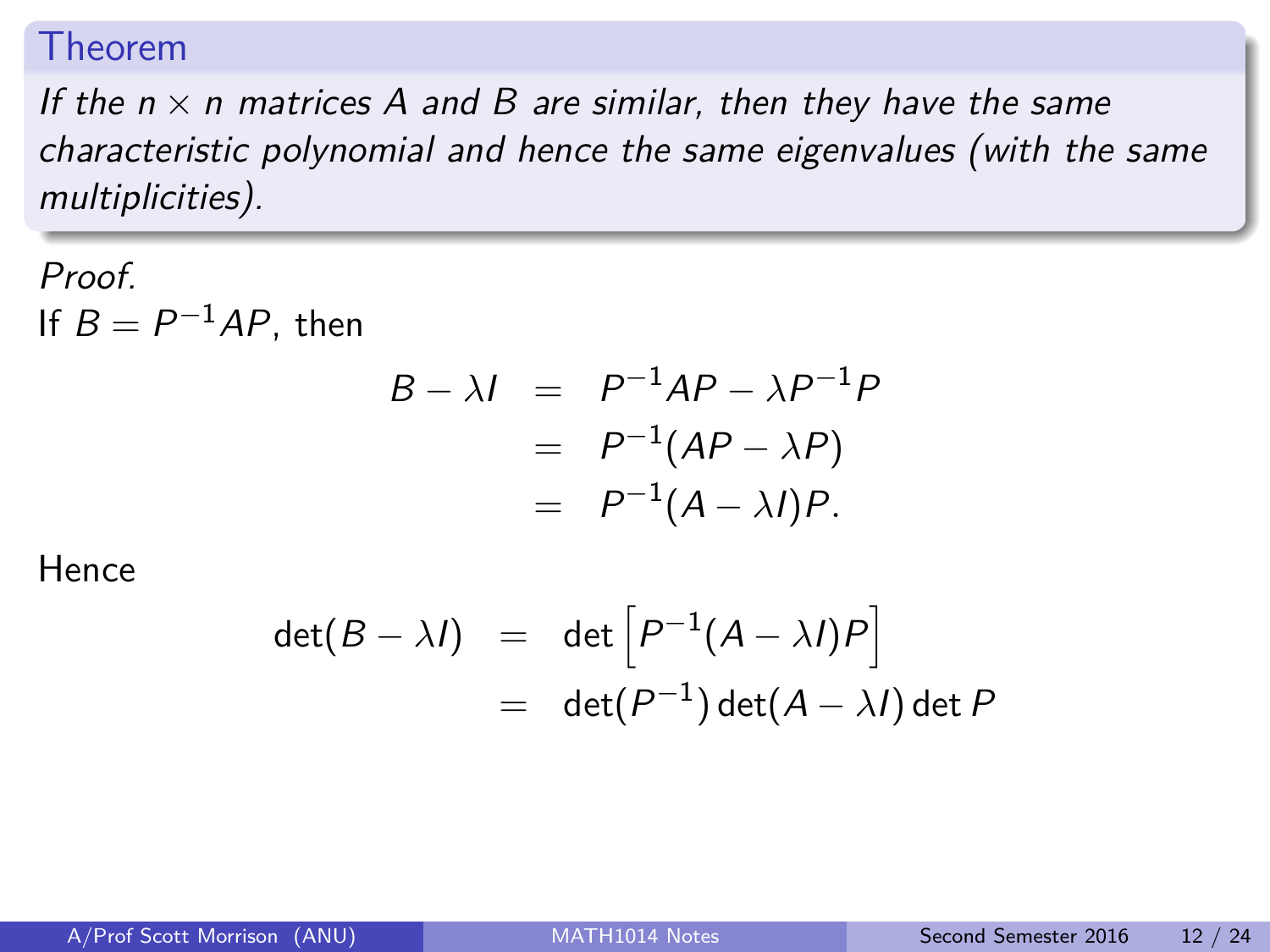If the  $n \times n$  matrices A and B are similar, then they have the same characteristic polynomial and hence the same eigenvalues (with the same multiplicities).

Proof. If  $B = P^{-1}AP$ , then

$$
B - \lambda I = P^{-1}AP - \lambda P^{-1}P
$$
  
= P<sup>-1</sup>(AP - \lambda P)  
= P<sup>-1</sup>(A - \lambda I)P.

$$
\det(B - \lambda I) = \det \left[ P^{-1} (A - \lambda I) P \right]
$$
  
= 
$$
\det(P^{-1}) \det(A - \lambda I) \det P
$$
  
= 
$$
\det(P^{-1}) \det P \det(A - \lambda I)
$$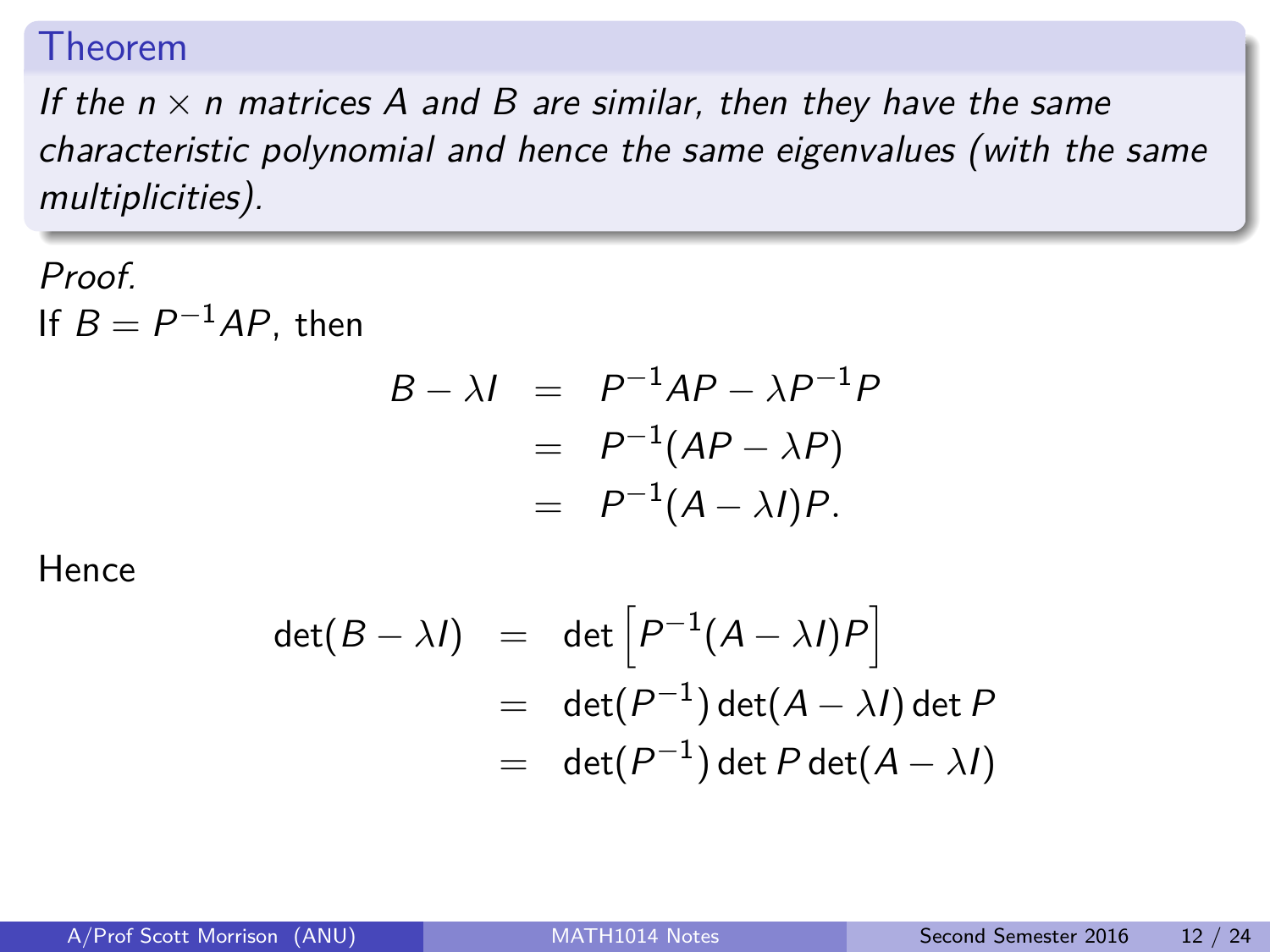If the  $n \times n$  matrices A and B are similar, then they have the same characteristic polynomial and hence the same eigenvalues (with the same multiplicities).

Proof. If  $B = P^{-1}AP$ , then

$$
B - \lambda I = P^{-1}AP - \lambda P^{-1}P
$$
  
= P<sup>-1</sup>(AP - \lambda P)  
= P<sup>-1</sup>(A - \lambda I)P.

$$
det(B - \lambda I) = det [P^{-1}(A - \lambda I)P]
$$
  
= det(P<sup>-1</sup>) det(A - \lambda I) det P  
= det(P<sup>-1</sup>) det P det(A - \lambda I)  
= det(P<sup>-1</sup>P) det(A - \lambda I)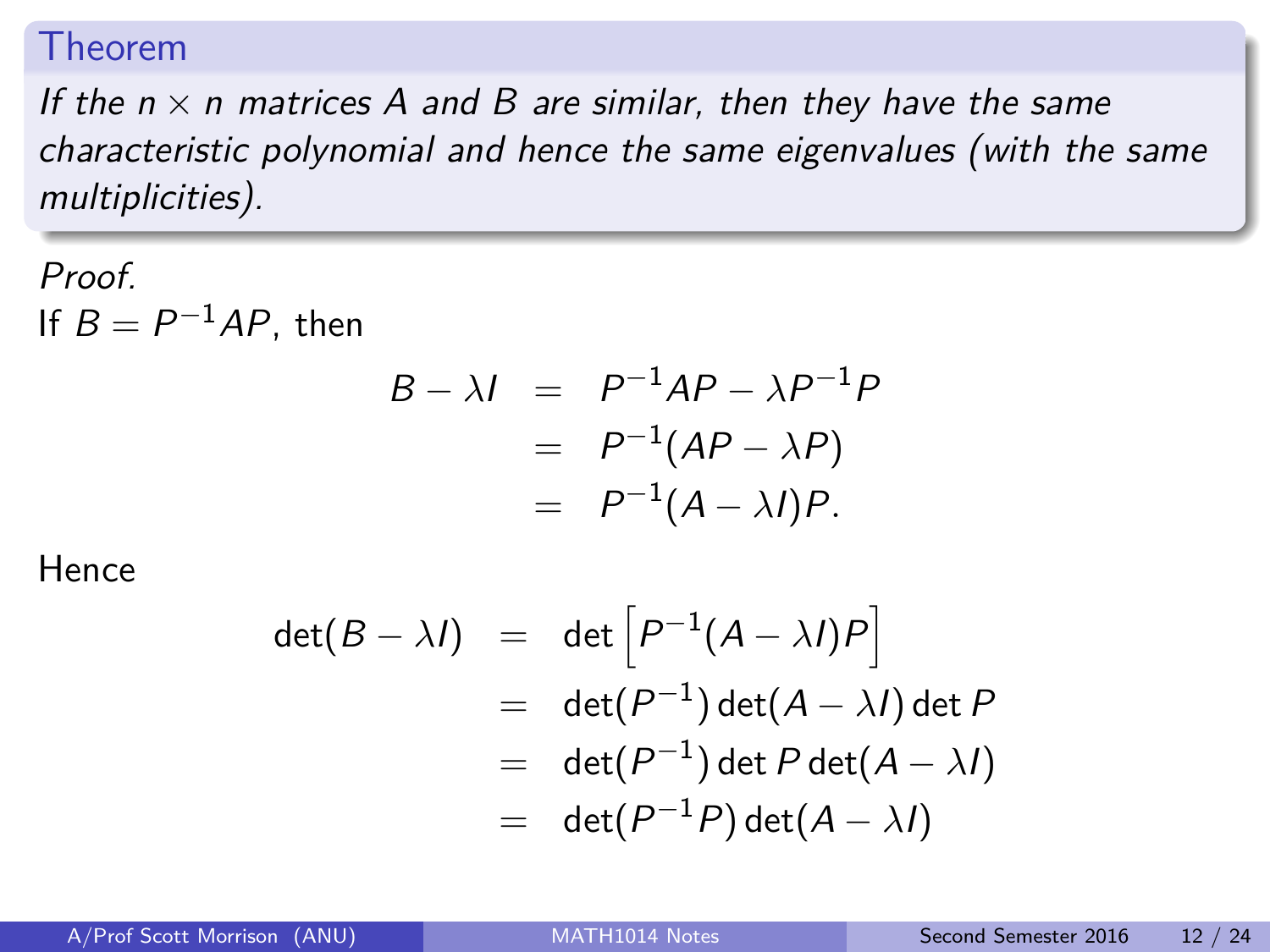If the  $n \times n$  matrices A and B are similar, then they have the same characteristic polynomial and hence the same eigenvalues (with the same multiplicities).

Proof. If  $B = P^{-1}AP$ , then

$$
B - \lambda I = P^{-1}AP - \lambda P^{-1}P
$$
  
= P<sup>-1</sup>(AP - \lambda P)  
= P<sup>-1</sup>(A - \lambda I)P.

$$
det(B - \lambda I) = det \left[ P^{-1} (A - \lambda I) P \right]
$$
  
= det(P<sup>-1</sup>) det(A - \lambda I) det P  
= det(P<sup>-1</sup>) det P det(A - \lambda I)  
= det(P<sup>-1</sup>P) det(A - \lambda I)  
= det I det(A - \lambda I)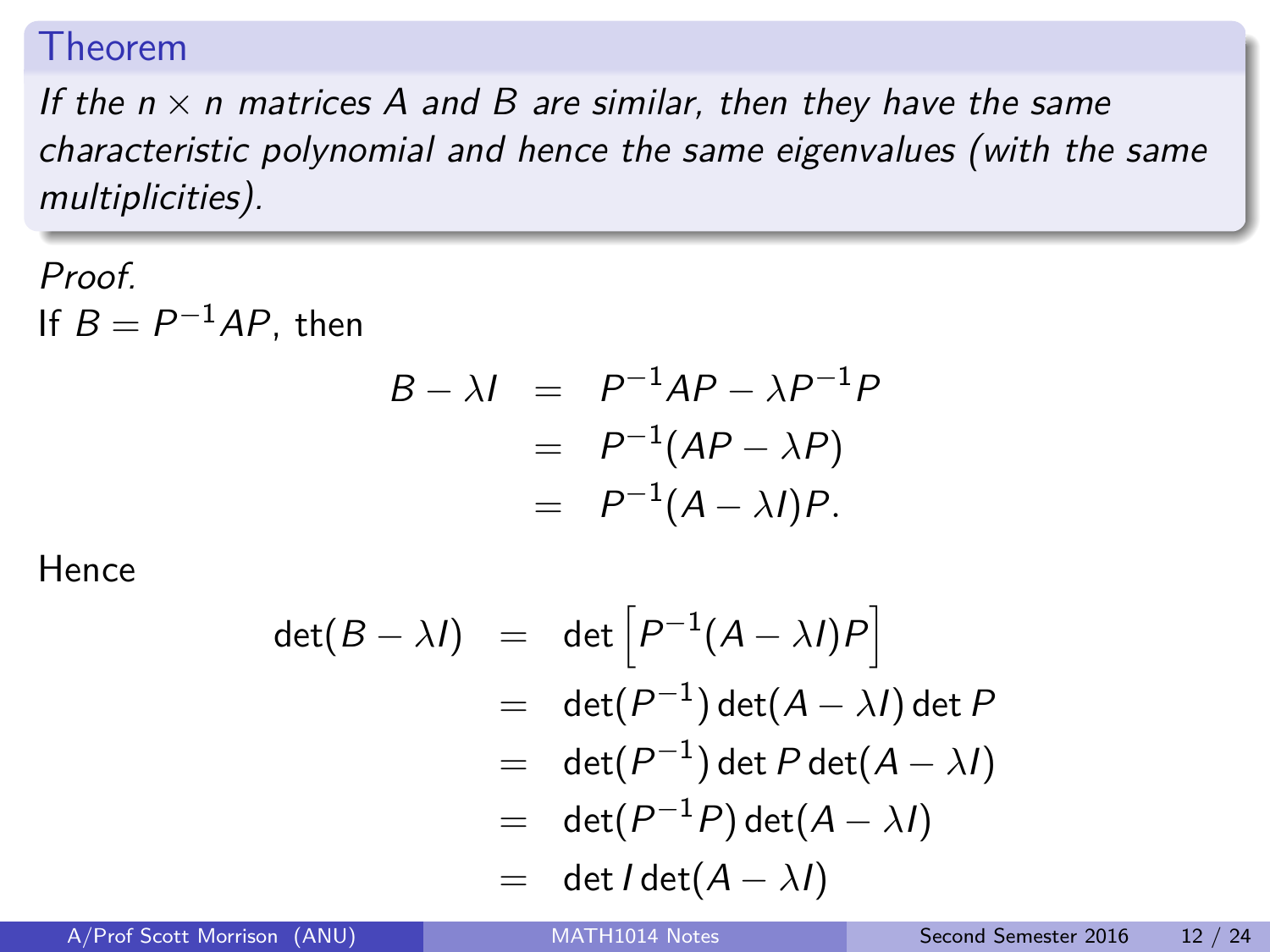If the  $n \times n$  matrices A and B are similar, then they have the same characteristic polynomial and hence the same eigenvalues (with the same multiplicities).

Proof. If  $B = P^{-1}AP$ , then

$$
B - \lambda I = P^{-1}AP - \lambda P^{-1}P
$$
  
= P<sup>-1</sup>(AP - \lambda P)  
= P<sup>-1</sup>(A - \lambda I)P.

$$
det(B - \lambda I) = det \left[ P^{-1} (A - \lambda I) P \right]
$$
  
= det(P<sup>-1</sup>) det(A - \lambda I) det P  
= det(P<sup>-1</sup>) det P det(A - \lambda I)  
= det(P<sup>-1</sup>P) det(A - \lambda I)  
= det I det(A - \lambda I)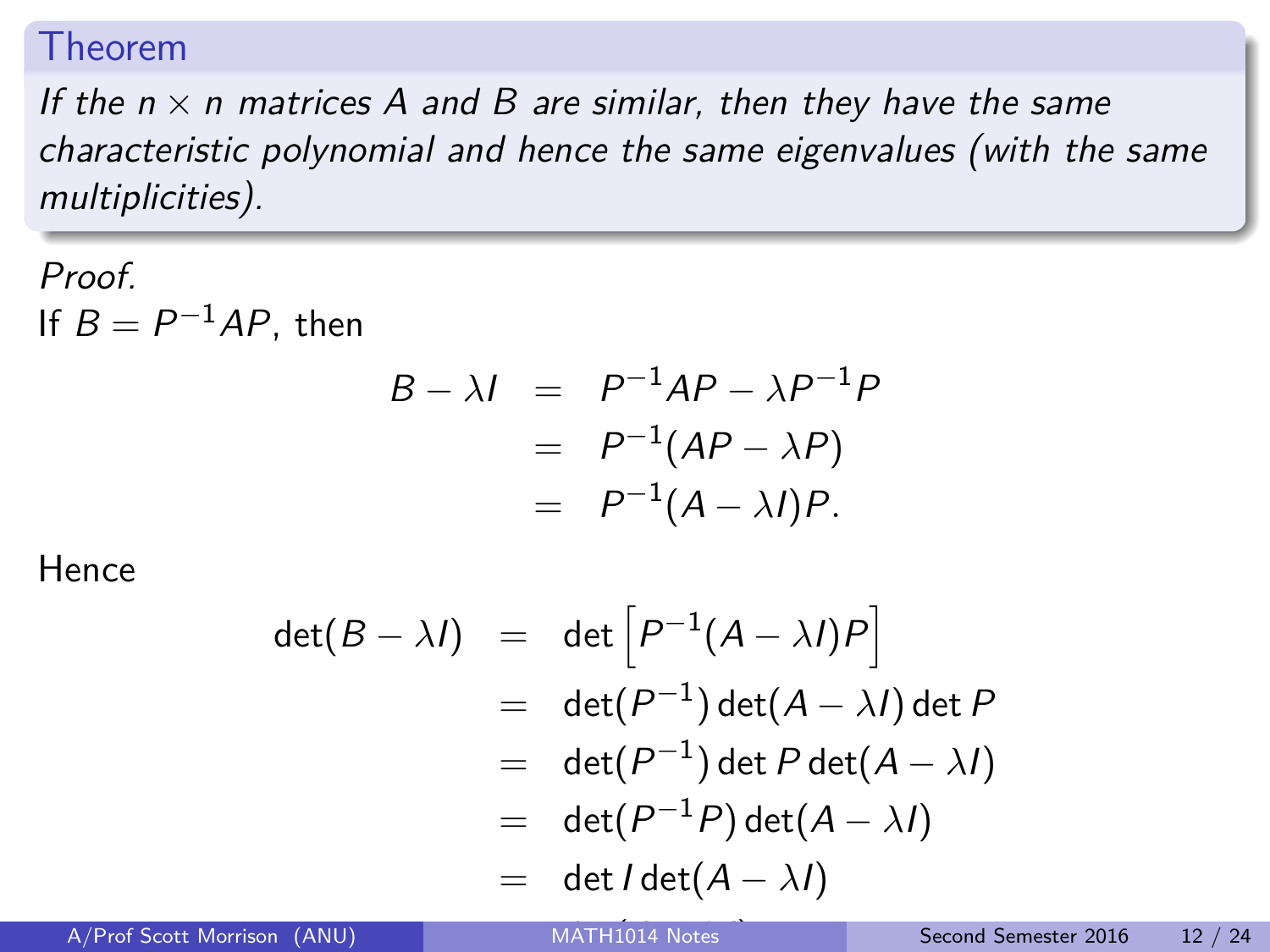A dynamical system is a system described by a difference equation  $x_{k+1} = Ax_k$ . Such an equation was used to model population movement in Lay 1.10 and it is the sort of equation used to model a Markov chain. Eigenvalues and eigenvectors provide a key to understanding the evolution of a dynamical system.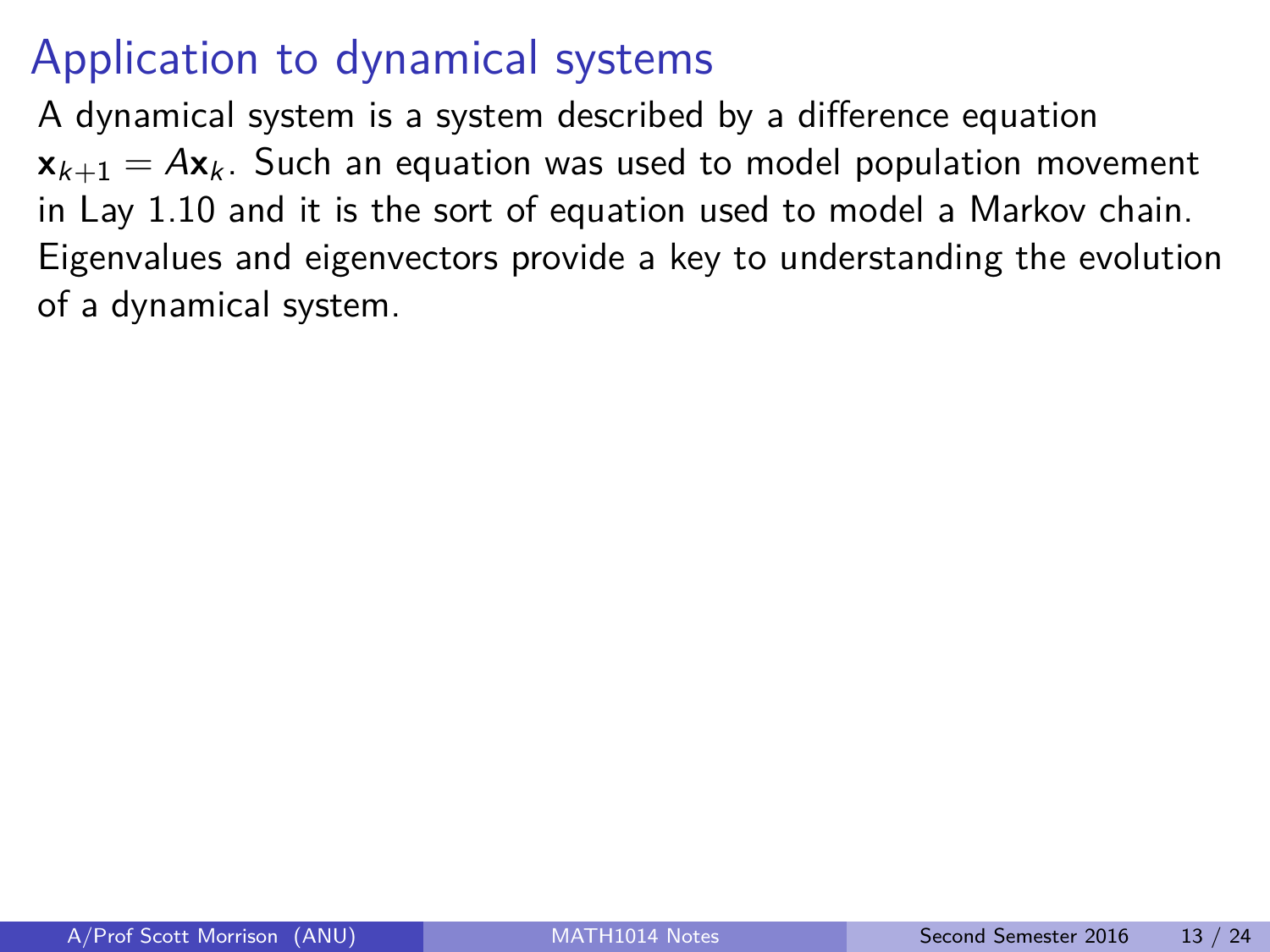A dynamical system is a system described by a difference equation  $x_{k+1} = Ax_k$ . Such an equation was used to model population movement in Lay 1.10 and it is the sort of equation used to model a Markov chain. Eigenvalues and eigenvectors provide a key to understanding the evolution of a dynamical system. Here's the idea that we'll see illustrated in the next example:

**1** If you can, find a basis  $\beta$  of eigenvectors:

 $B = \{b_1, b_2\}.$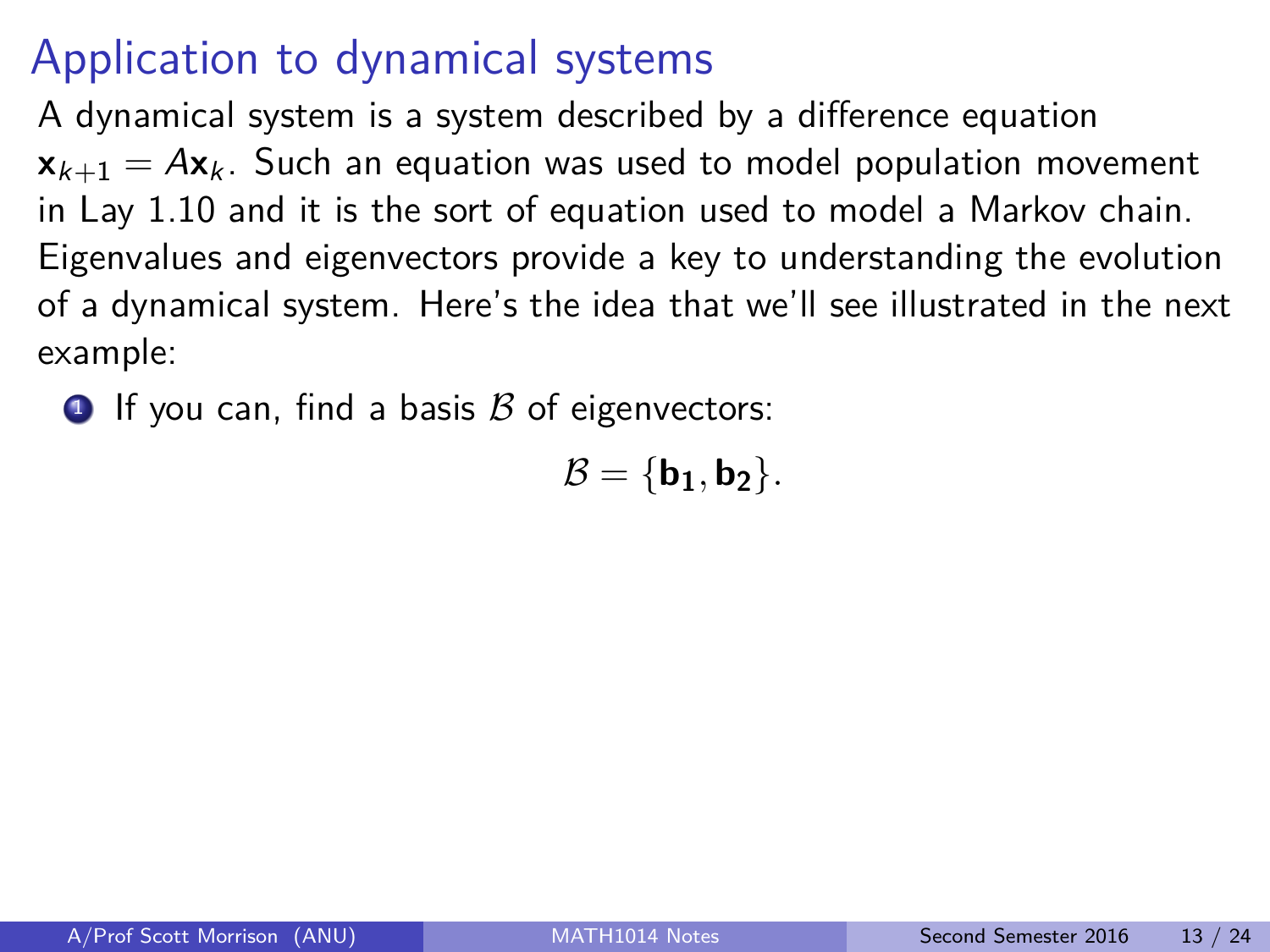A dynamical system is a system described by a difference equation  $x_{k+1} = Ax_k$ . Such an equation was used to model population movement in Lay 1.10 and it is the sort of equation used to model a Markov chain. Eigenvalues and eigenvectors provide a key to understanding the evolution of a dynamical system. Here's the idea that we'll see illustrated in the next example:

**1** If you can, find a basis  $\beta$  of eigenvectors:

$$
\mathcal{B}=\{b_1,b_2\}.
$$

**2** Express the vector  $x_0$  describing the initial condition in  $\beta$  coordinates:

$$
\mathbf{x_0}=c_1\mathbf{b_1}+c_2\mathbf{b_2}.
$$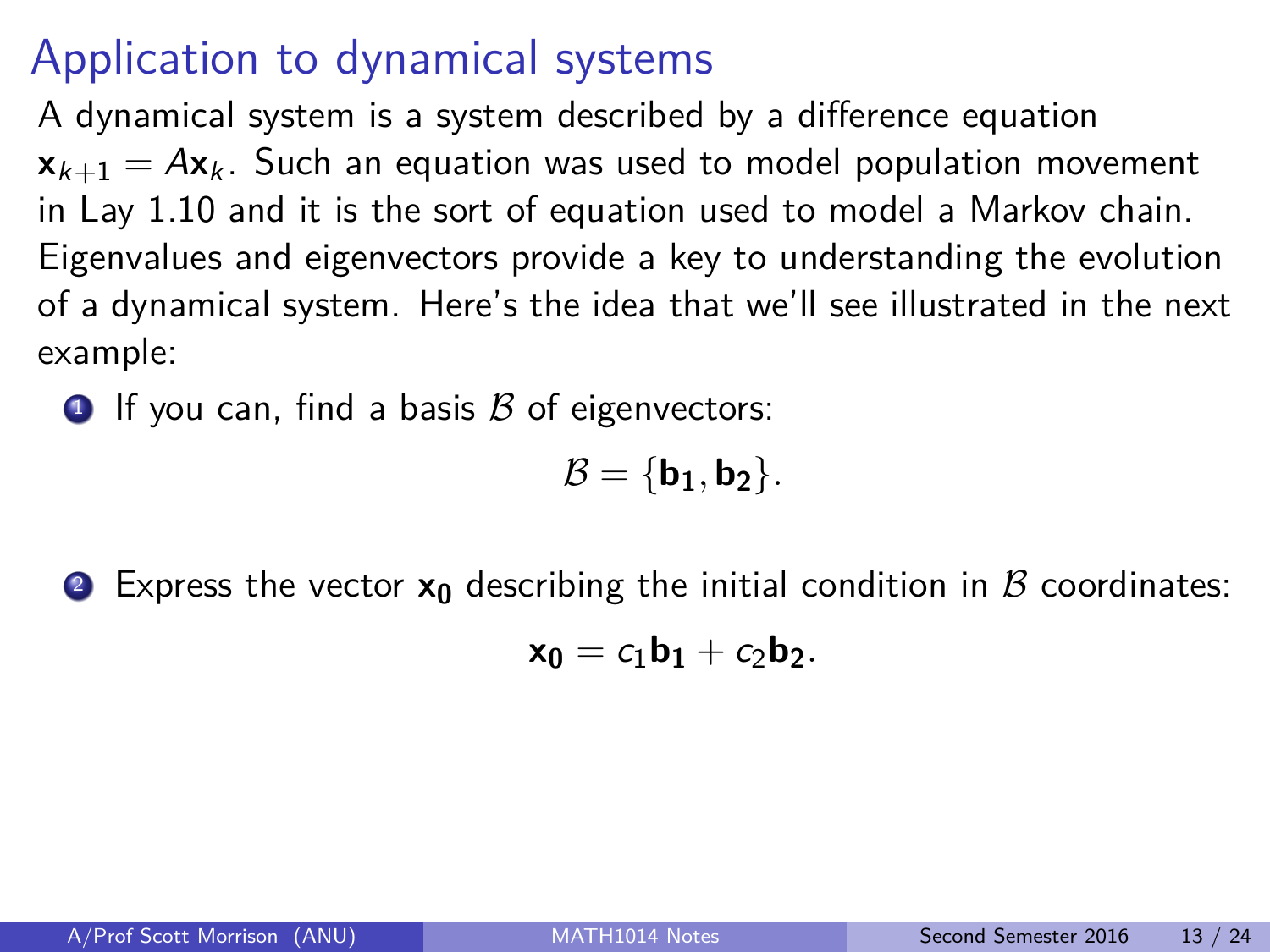A dynamical system is a system described by a difference equation  $x_{k+1} = Ax_k$ . Such an equation was used to model population movement in Lay 1.10 and it is the sort of equation used to model a Markov chain. Eigenvalues and eigenvectors provide a key to understanding the evolution of a dynamical system. Here's the idea that we'll see illustrated in the next example:

**1** If you can, find a basis  $\beta$  of eigenvectors:

$$
\mathcal{B}=\{b_1,b_2\}.
$$

**2** Express the vector  $x_0$  describing the initial condition in  $\beta$  coordinates:

$$
\mathbf{x_0}=c_1\mathbf{b_1}+c_2\mathbf{b_2}.
$$

 $\bullet$  Since A multiplies each eigenvector by the corresponding eigenvalue, this makes it easy to see what happens after many iterations:

$$
A^{n} \mathbf{x_0} = A^{n} (c_1 \mathbf{b_1} + c_2 \mathbf{b_2}) = c_1 A^{n} \mathbf{b_1} + c_2 A^{n} \mathbf{b_2} = c_1 \lambda_1^{n} \mathbf{b_1} + c_2 \lambda_2^{n} \mathbf{b_2}.
$$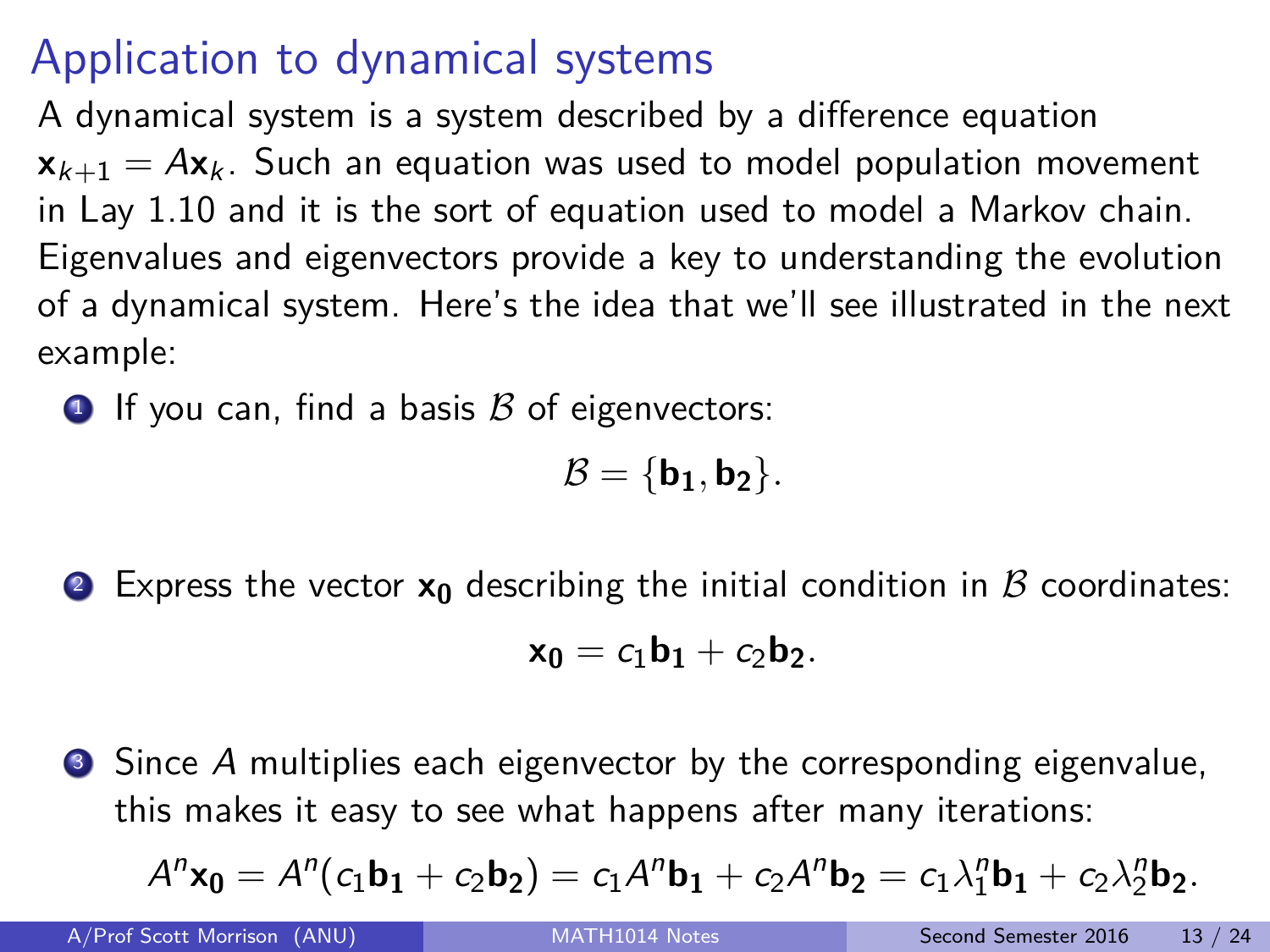### Example 5

In a certain region, about 7% of a city's population moves to the surrounding suburbs each year, and about 3% of the suburban population moves to the city. In 2000 there were 800,000 residents in the city and 500,000 residents in the suburbs. We want to investigate the result of this migration in the long term.

The migration matrix  $M$  is given by

$$
M = \begin{bmatrix} .93 & .03 \\ .07 & .97 \end{bmatrix}.
$$

 $\bullet$  The first step is to find the eigenvalues of M.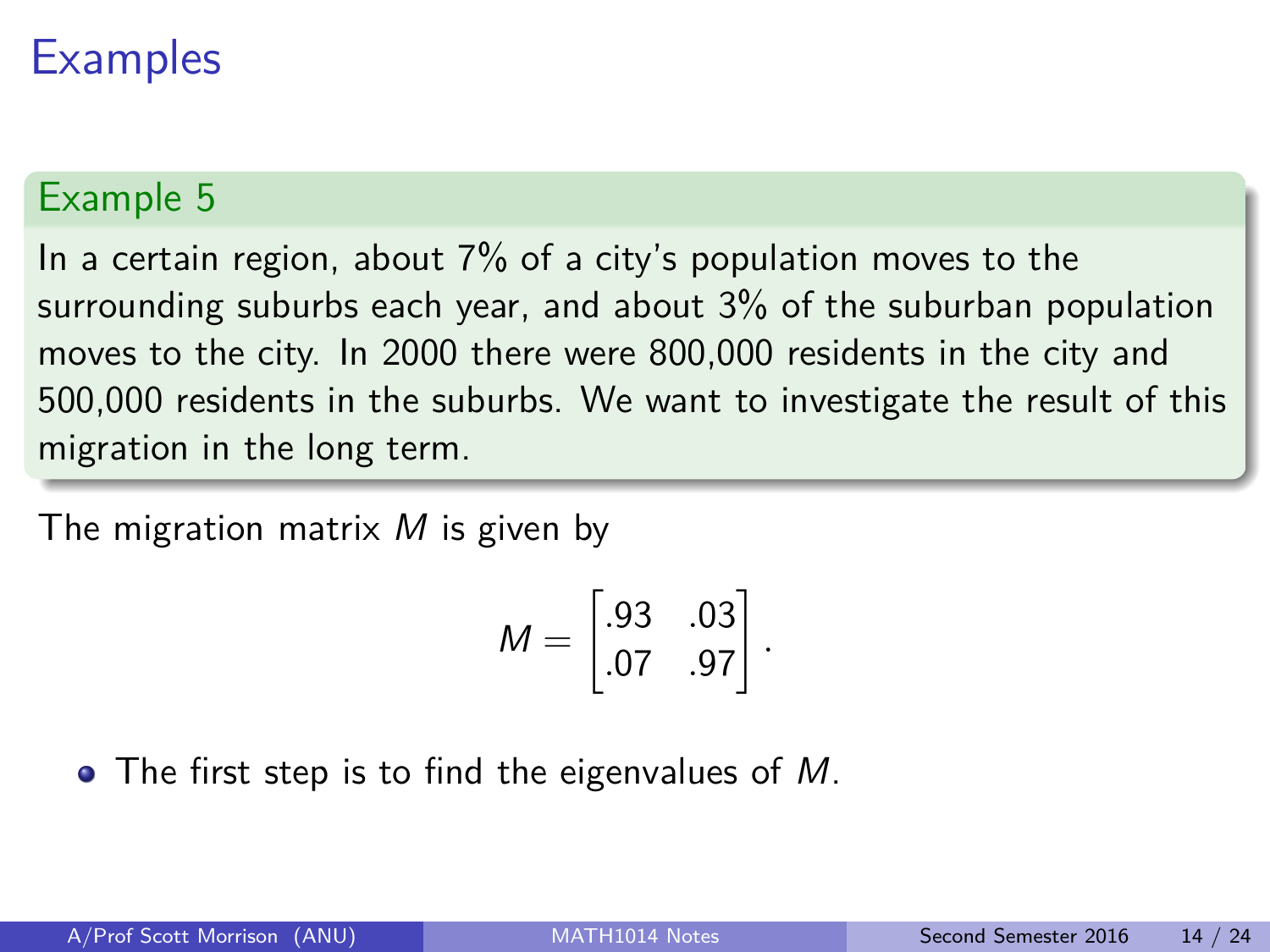The characteristic equation is given by

$$
0 = det \begin{bmatrix} .93 - \lambda & .03 \\ .07 & .97 - \lambda \end{bmatrix}
$$
  
=  $(.93 - \lambda)(.97 - \lambda) - (.03)(.07)$   
=  $\lambda^2 - 1.9\lambda + .9021 - .0021$   
=  $\lambda^2 - 1.9\lambda + .9000$   
=  $(\lambda - 1)(\lambda - .9)$ 

So the eigenvalues are  $\lambda = 1$  and  $\lambda = 0.9$ .

$$
E_1 = \text{Nul} \begin{bmatrix} -.07 & .03 \\ .07 & -.03 \end{bmatrix} = \text{Nul} \begin{bmatrix} 7 & -3 \\ 0 & 0 \end{bmatrix}
$$
  
This gives an eigenvector  $\mathbf{v}_1 = \begin{bmatrix} 3 \\ 7 \end{bmatrix}$ .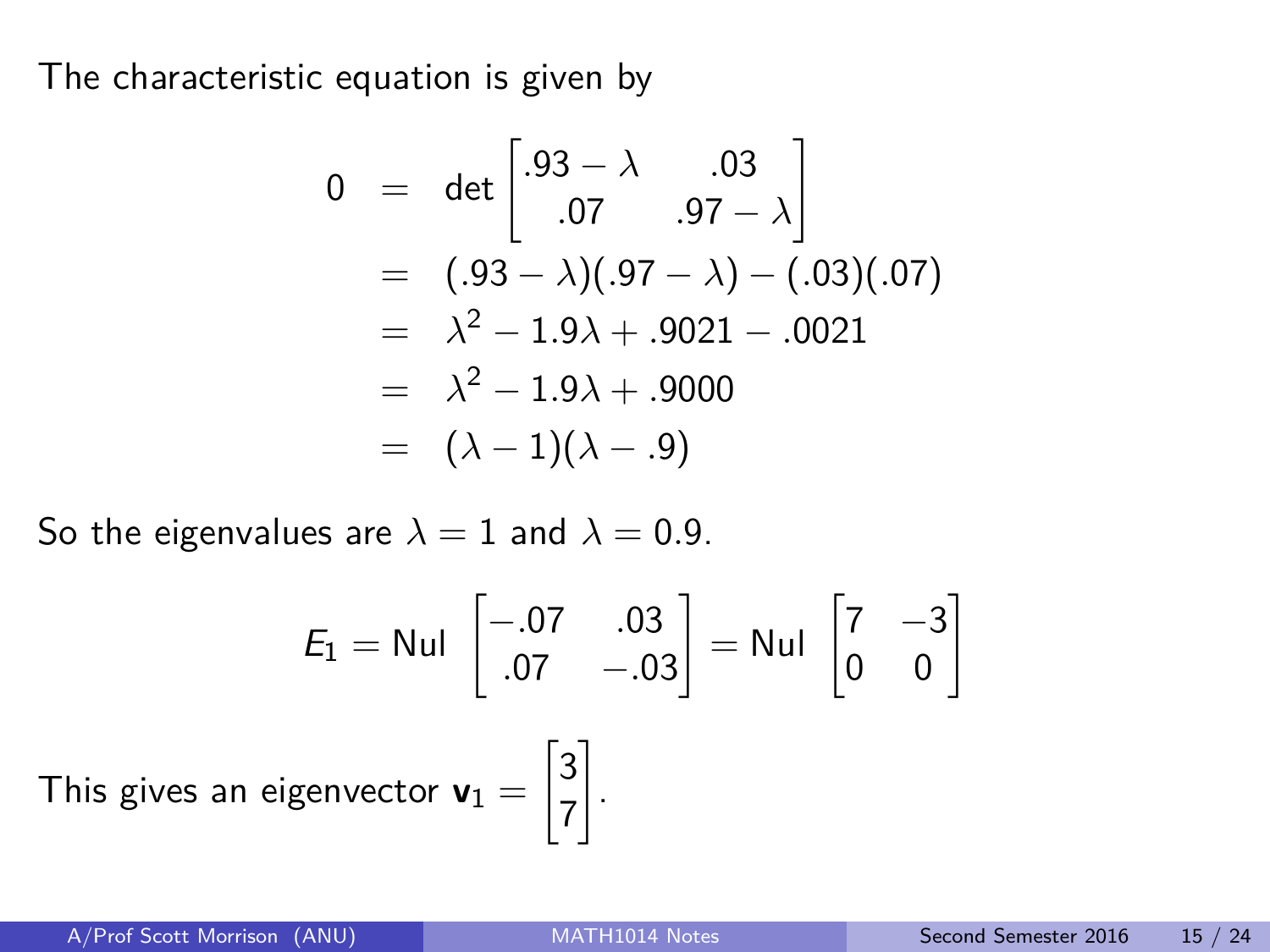$$
E_9 = \text{Nul} \begin{bmatrix} .03 & .03 \\ .07 & .07 \end{bmatrix} = \text{Nul} \begin{bmatrix} 1 & 1 \\ 0 & 0 \end{bmatrix}
$$
  
and an eigenvector for this space is given by  $\mathbf{v}_2 = \begin{bmatrix} 1 \\ -1 \end{bmatrix}$ .

• The next step is to write  $x_0$  in terms of  $v_1$  and  $v_2$ .

The initial vector  $x_0$  describes the initial population (in 2000), so writing in 100,000's we will put  $\mathsf{x}_0 =$  $\lceil 8 \rceil$ 5 1 . There exist weights  $c_1$  and  $c_2$  such that

$$
\mathbf{x}_0 = c_1 \mathbf{v}_1 + c_2 \mathbf{v}_2 = \begin{bmatrix} \mathbf{v}_1 & \mathbf{v}_2 \end{bmatrix} \begin{bmatrix} c_1 \\ c_2 \end{bmatrix}
$$
 (1)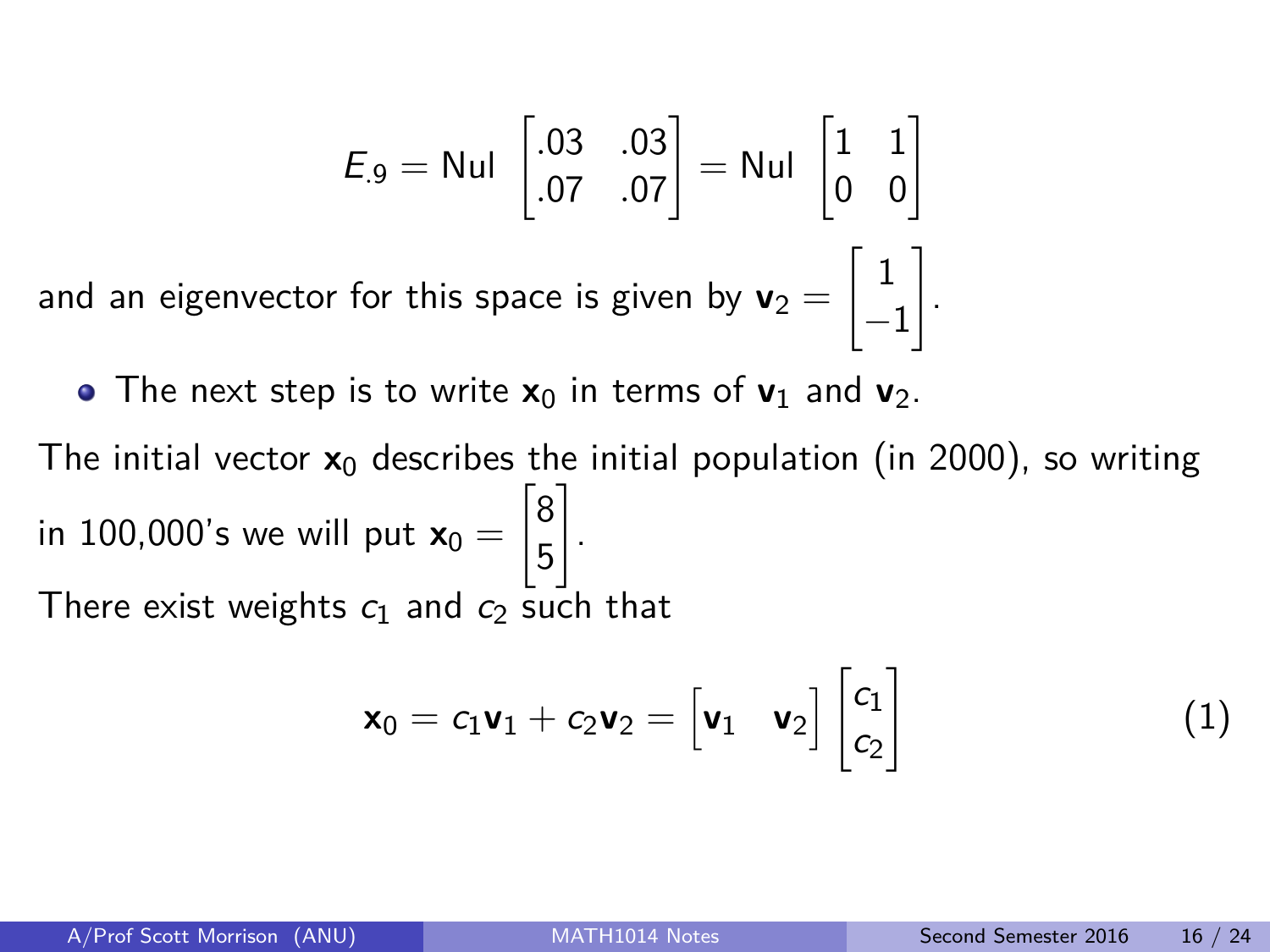#### To find  $\begin{bmatrix} c_1 \\ c_2 \end{bmatrix}$  $c<sub>2</sub>$  $\mathbb{I}$ we do the following row reduction:

 $\sqrt{ }$ 

$$
\begin{bmatrix} 3 & 1 & 8 \\ 7 & -1 & 5 \end{bmatrix} \xrightarrow{ref} \begin{bmatrix} 1 & 0 & 1.3 \\ 0 & 1 & 4.1 \end{bmatrix}
$$

So

$$
\mathbf{x}_0 = 1.3\mathbf{v}_1 + 4.1\mathbf{v}_2. \tag{2}
$$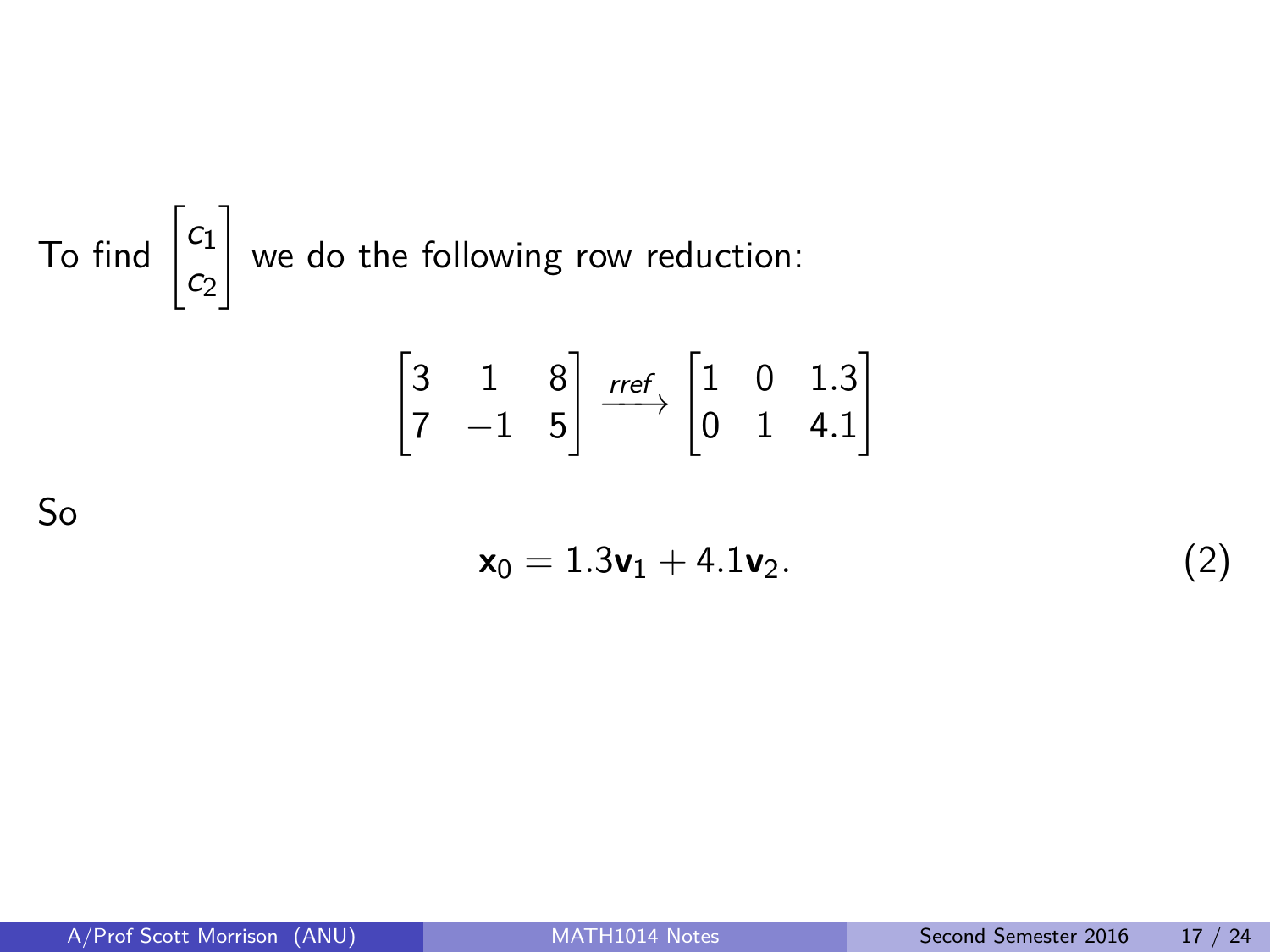We can now look at the long term behaviour of the system. Because **v**<sub>1</sub> and **v**<sub>2</sub> are eigenvectors of M, with  $M$ **v**<sub>1</sub> = **v**<sub>1</sub> and  $M$ **v**<sub>2</sub> = .9**v**<sub>2</sub>, we can compute each  $x_k$ :

$$
\mathbf{x}_1 = M\mathbf{x}_0 = c_1 M\mathbf{v}_1 + c_2 M\mathbf{v}_2
$$
  
=  $c_1 \mathbf{v}_1 + c_2 (0.9) \mathbf{v}_2$   

$$
\mathbf{x}_2 = M\mathbf{x}_1 = c_1 M\mathbf{v}_1 + c_2 (0.9) M\mathbf{v}_2
$$
  
=  $c_1 \mathbf{v}_1 + c_2 (0.9)^2 \mathbf{v}_2$ 

In general we have

$$
\mathbf{x}_k = c_1 \mathbf{v}_1 + c_2 (0.9)^k \mathbf{v}_2, \quad k = 0, 1, 2, \ldots,
$$

that is

$$
\bm{x}_k = 1.3 \begin{bmatrix} 3 \\ 7 \end{bmatrix} + 4.1(0.9)^k \begin{bmatrix} 1 \\ -1 \end{bmatrix}, \ k = 0, 1, 2, \ldots
$$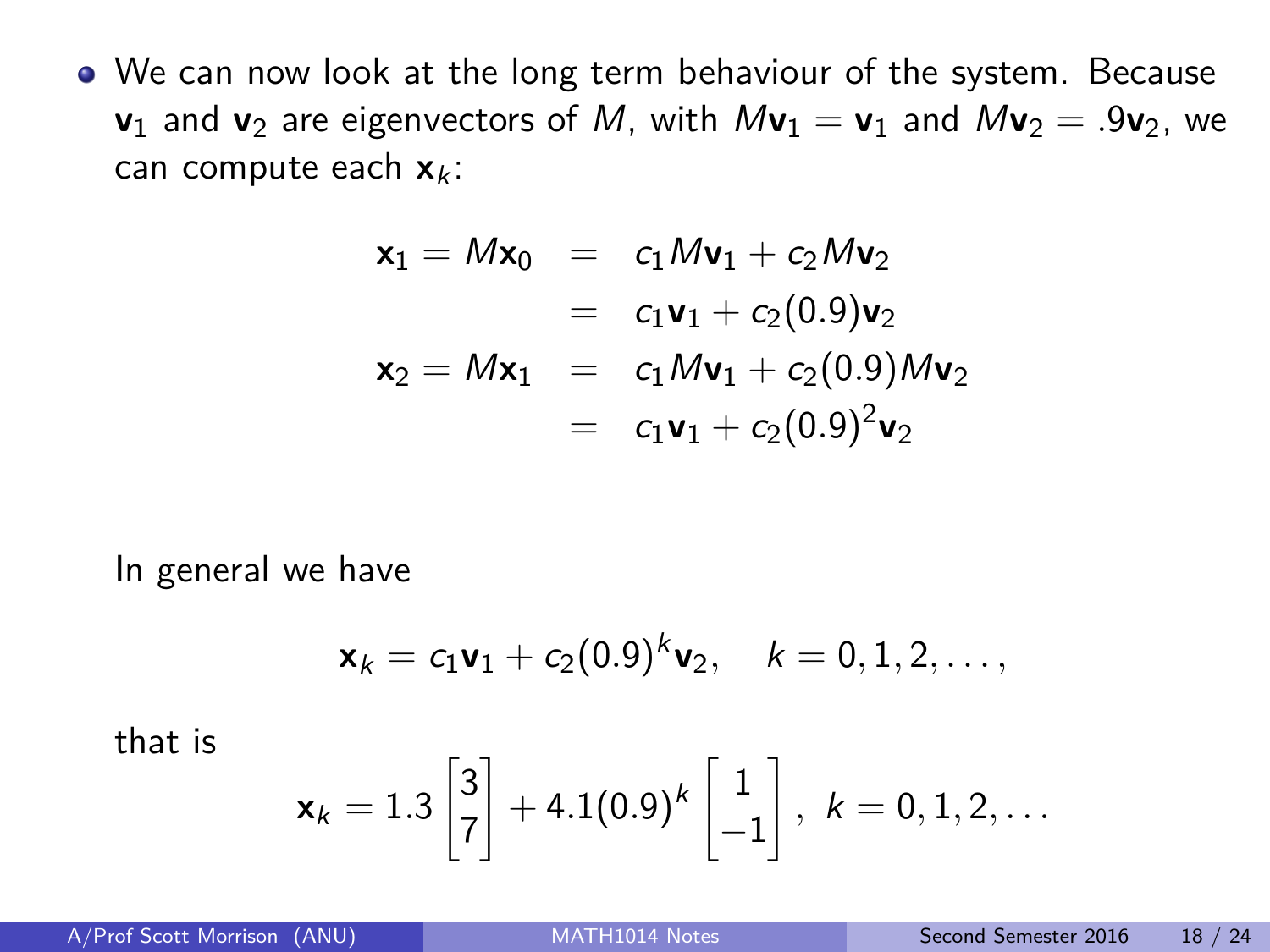As  $k \to \infty$ ,  $(0.9)^k \to 0$ , and  $\mathbf{x}_k \to 1.3\mathbf{v}_1$ , which is  $\begin{bmatrix} 3.9 \ 0.1 \end{bmatrix}$ 9*.*1 1 . This indicates that in the long term 390,000 are expected to live in the city, while 910,000 are expected to live in the suburbs.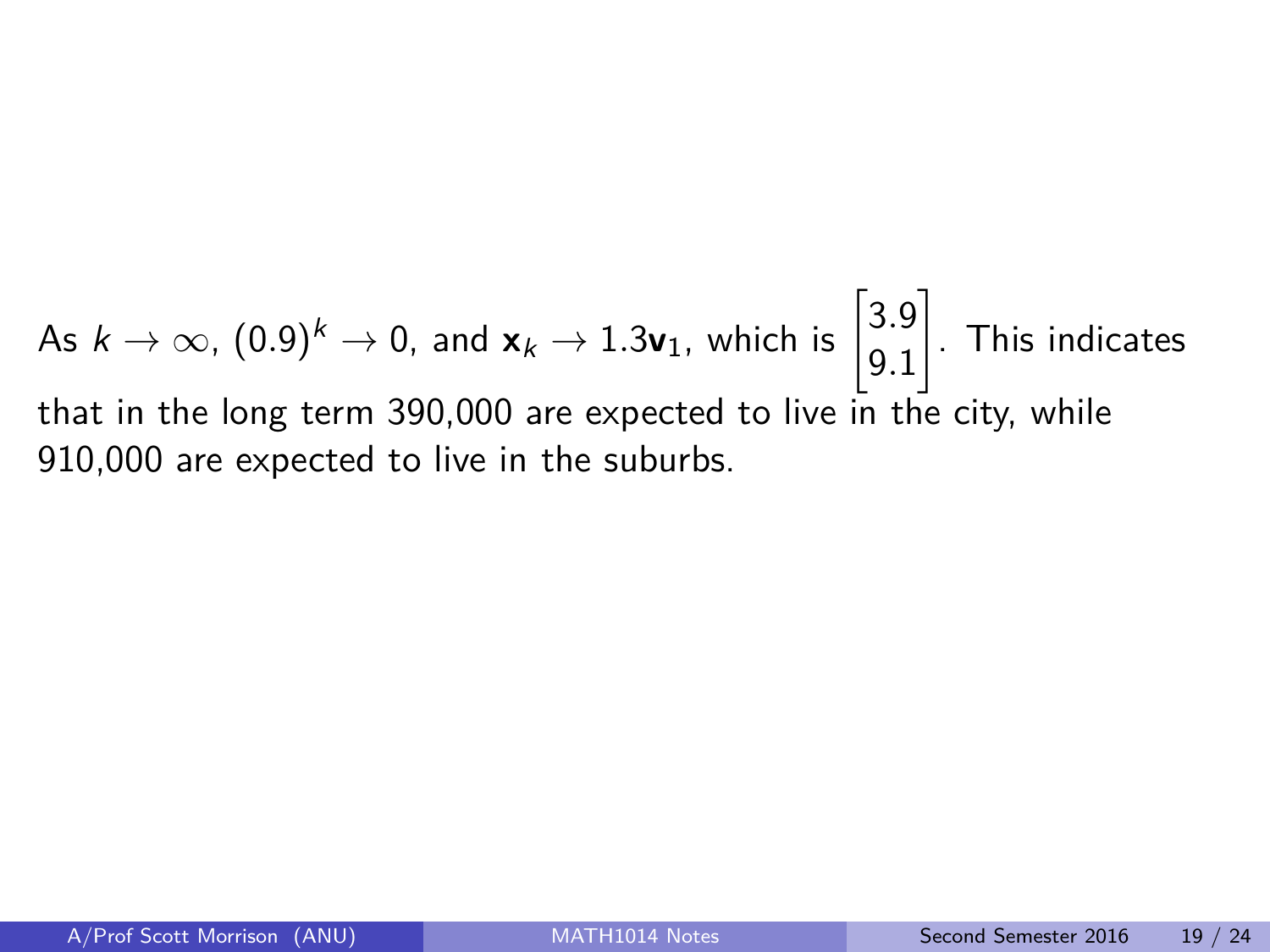Let 
$$
A = \begin{bmatrix} 0.8 & 0.1 \\ 0.2 & 0.9 \end{bmatrix}
$$
. We analyse the long-term behaviour of the dynamical  
system defined by  $\mathbf{x}_{k+1} = A\mathbf{x}_k$ ,  $(k = 0, 1, 2, ...)$ , with  $\mathbf{x}_0 = \begin{bmatrix} 0.7 \\ 0.3 \end{bmatrix}$ .

As in the previous example we find the eigenvalues and eigenvectors of the matrix A.

$$
0 = det \begin{bmatrix} 0.8 - \lambda & 0.1 \\ 0.2 & 0.9 - \lambda \end{bmatrix}
$$
  
=  $(0.8 - \lambda)(0.9 - \lambda) - (0.1)(0.2)$   
=  $\lambda^2 - 1.7\lambda + 0.7$   
=  $(\lambda - 1)(\lambda - 0.7)$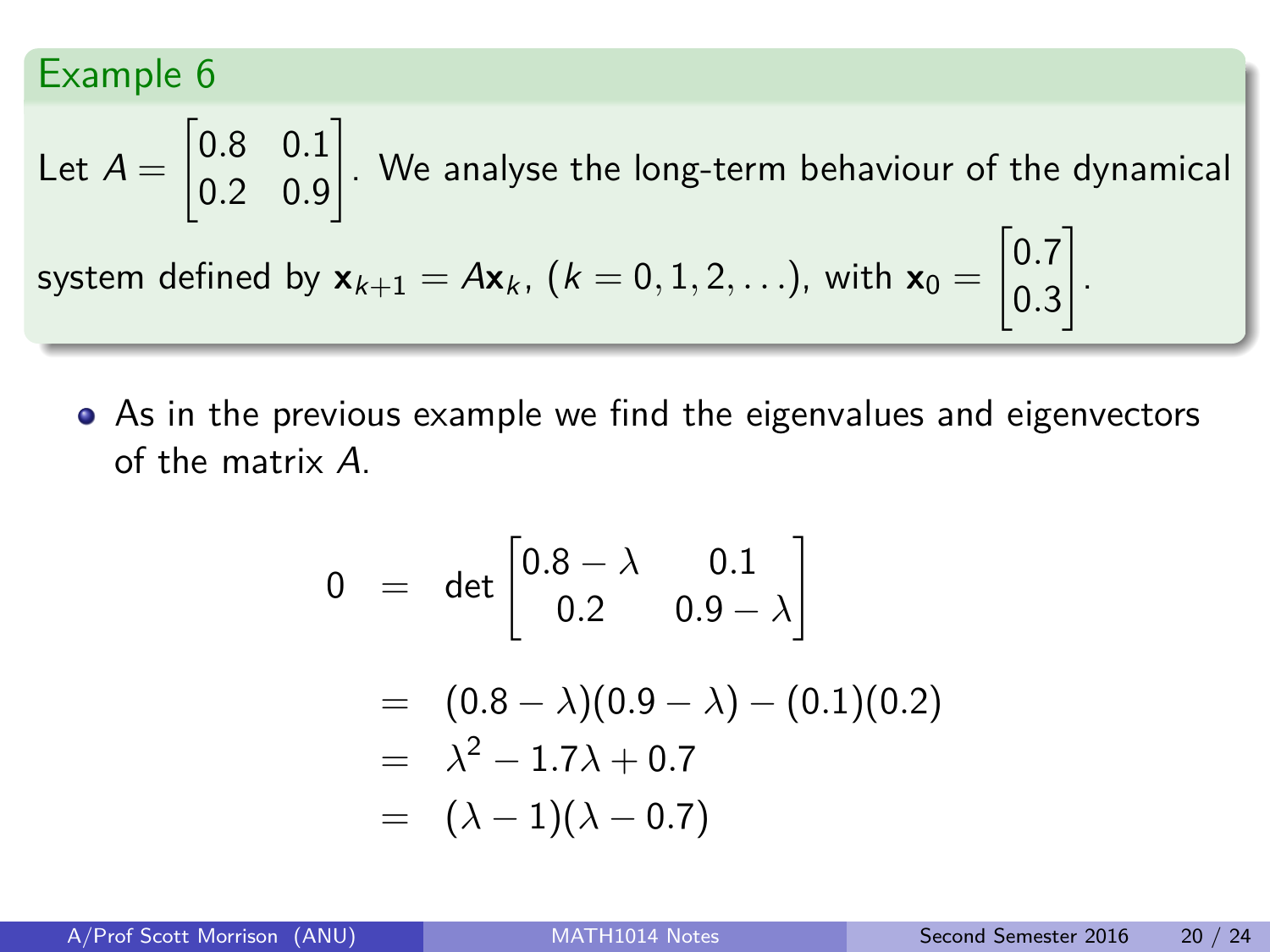So the eigenvalues are  $\lambda = 1$  and  $\lambda = 0.7$ . Eigenvalues corresponding to these eigenvalues are multiples of

$$
\mathbf{v}_1 = \begin{bmatrix} 1 \\ 2 \end{bmatrix} \quad \text{and} \quad \mathbf{v}_2 = \begin{bmatrix} 1 \\ -1 \end{bmatrix}
$$

respectively. The set  $\{v_1, v_2\}$  is clearly a basis for  $\mathbb{R}^2$ .

• The next step is to write  $x_0$  in terms of  $v_1$  and  $v_2$ .

There exist weights  $c_1$  and  $c_2$  such that

$$
\mathbf{x}_0 = c_1 \mathbf{v}_1 + c_2 \mathbf{v}_2 = \begin{bmatrix} \mathbf{v}_1 & \mathbf{v}_2 \end{bmatrix} \begin{bmatrix} c_1 \\ c_2 \end{bmatrix}
$$
 (3)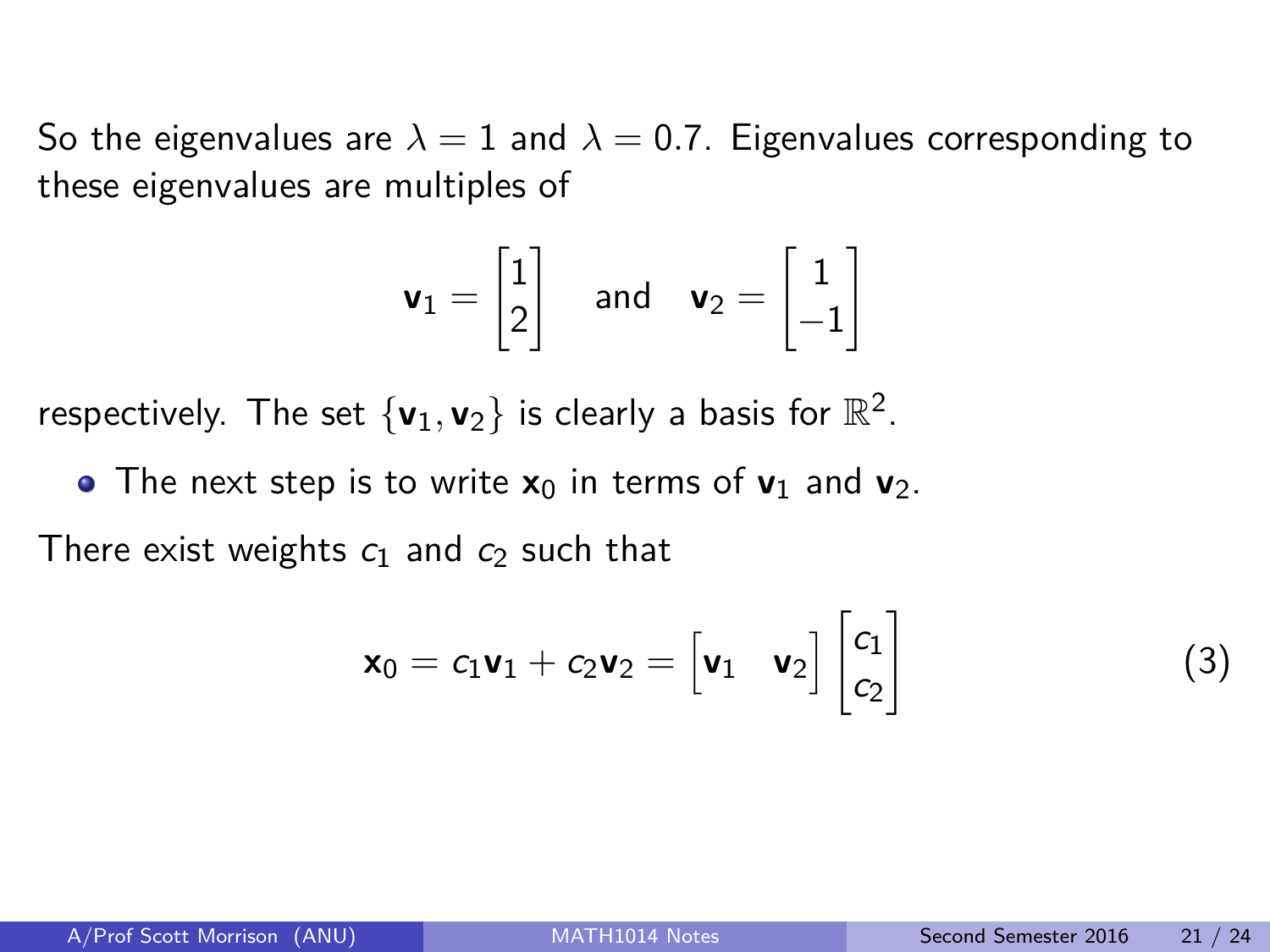To find 
$$
\begin{bmatrix} c_1 \\ c_2 \end{bmatrix}
$$
 we do the following row reduction:  
\n
$$
\begin{bmatrix} 1 & 1 & 0.7 \\ 2 & -1 & 0.3 \end{bmatrix} \xrightarrow{ref} \begin{bmatrix} 1 & 0 & 0.333 \\ 0 & 1 & 0.367 \end{bmatrix}
$$
\nSo  
\n
$$
\mathbf{x}_0 = 0.333\mathbf{v}_1 + 0.367\mathbf{v}_2.
$$
\n(4)

We can now look at the long term behaviour of the system. As in the previous example, since  $\lambda_1 = 1$  and  $\lambda_2 = 0.7$  we have

$$
\mathbf{x}_k = c_1 \mathbf{v}_1 + c_2 (0.7)^k \mathbf{v}_2, \quad k = 0, 1, 2, \ldots,
$$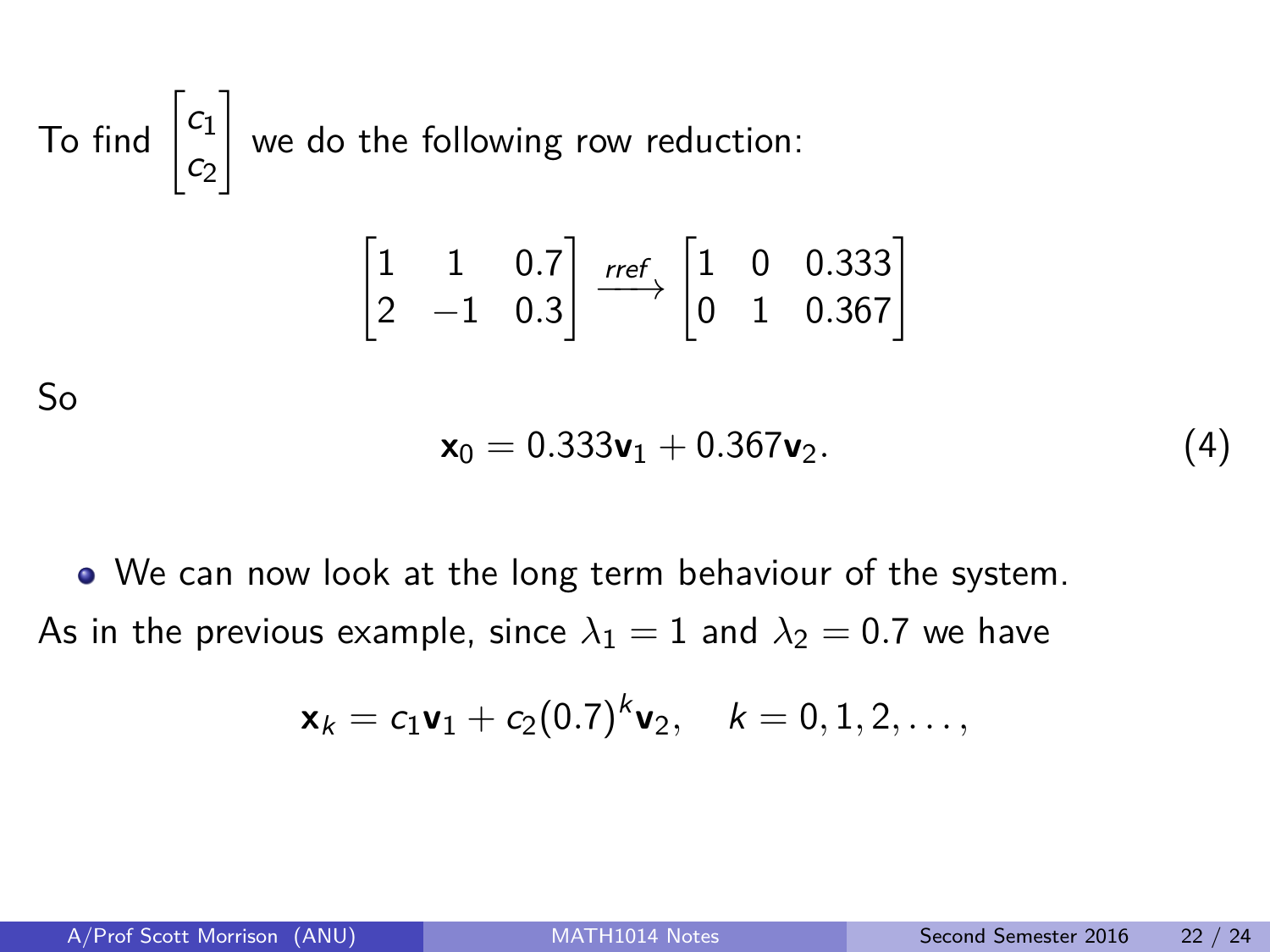This gives

$$
\mathbf{x}_k = 0.333 \begin{bmatrix} 1 \\ 2 \end{bmatrix} + 0.367(0.7)^k \begin{bmatrix} 1 \\ -1 \end{bmatrix}, k = 0, 1, 2, \dots
$$

As 
$$
k \to \infty
$$
,  $(0.7)^k \to 0$ , and  $\mathbf{x}_k \to 0.333\mathbf{v}_1$ , which is  $\begin{bmatrix} 1/3 \\ 2/3 \end{bmatrix}$ . This is the steady state vector of the Markov chain described by  $\overline{A}$ .